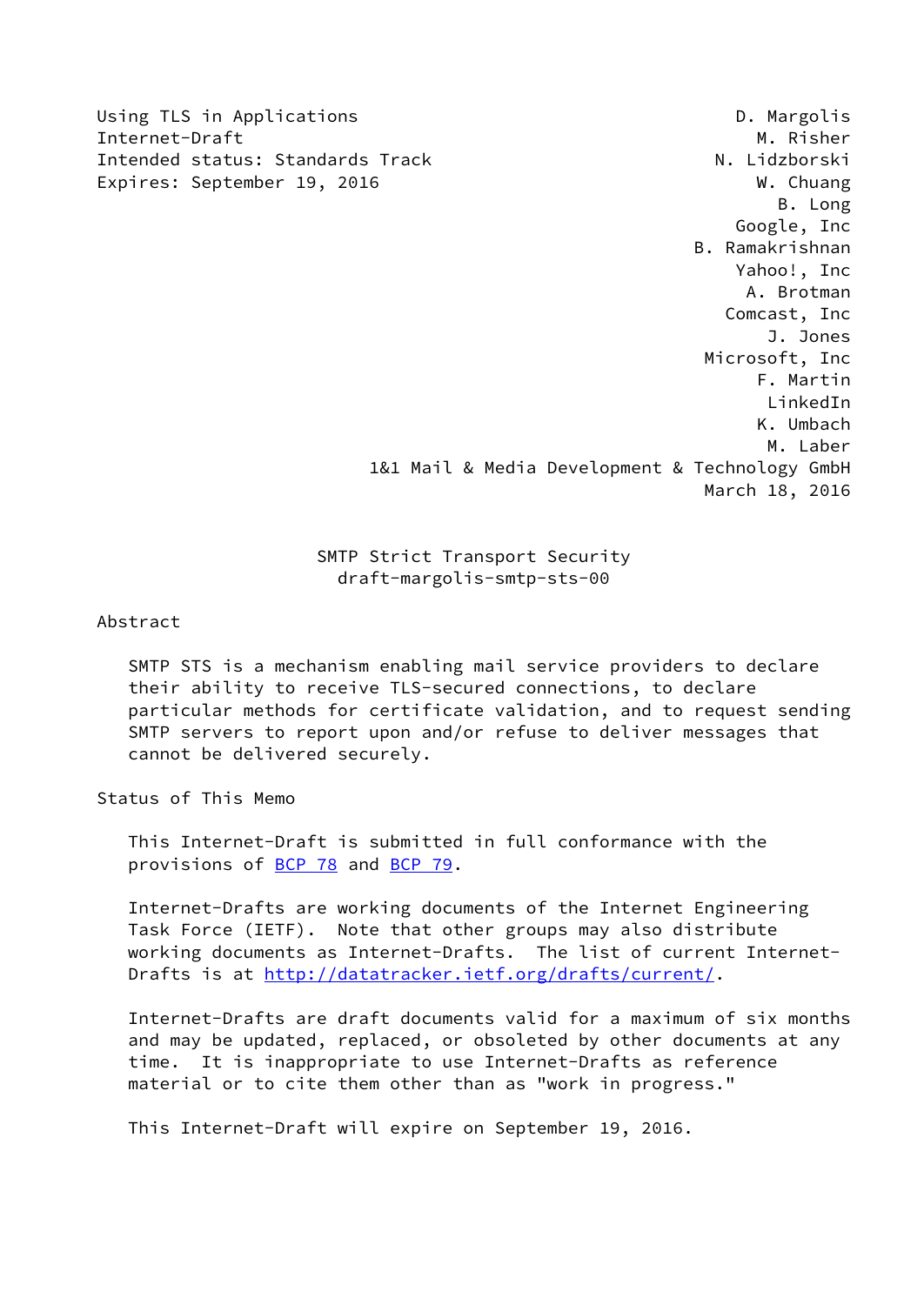<span id="page-1-1"></span>Internet-Draft SMTP-STS March 2016

Copyright Notice

 Copyright (c) 2016 IETF Trust and the persons identified as the document authors. All rights reserved.

This document is subject to **[BCP 78](https://datatracker.ietf.org/doc/pdf/bcp78)** and the IETF Trust's Legal Provisions Relating to IETF Documents [\(http://trustee.ietf.org/license-info](http://trustee.ietf.org/license-info)) in effect on the date of publication of this document. Please review these documents carefully, as they describe your rights and restrictions with respect to this document. Code Components extracted from this document must include Simplified BSD License text as described in Section 4.e of the Trust Legal Provisions and are provided without warranty as described in the Simplified BSD License.

# Table of Contents

|                                                   | $\overline{2}$  |
|---------------------------------------------------|-----------------|
| 1.1.                                              | $\overline{3}$  |
|                                                   | $\overline{4}$  |
| 2.1.                                              | $\overline{4}$  |
| Advantages When Used with DANE<br>2.2.            | $\overline{4}$  |
| Advantages When Used Without DANE<br>2.3.         | $\overline{4}$  |
| Disadvantages When Used Without DANE<br>2.4.      | $\overline{5}$  |
|                                                   | $\overline{5}$  |
| 3.1.                                              | $\underline{6}$ |
| 3.2.                                              | 8               |
| 3.3.                                              | $\underline{8}$ |
| 3.4.                                              | 9               |
|                                                   | 9               |
| $\overline{4}$ .                                  | 10              |
| $\overline{5}$ .                                  | 12              |
| 6.                                                | 12              |
| $\overline{1}$ .                                  | 13              |
| Appendix 1: Validation Pseudocode<br>8.           | 14              |
| Appendix 2: Domain Owner STS example record<br>9. | 14              |
| Appendix 3: XML Schema for Failure Reports<br>10. | 14              |
| 11. Appendix 4: Example report 16                 |                 |
|                                                   | 17              |
|                                                   | <b>18</b>       |

<span id="page-1-0"></span>[1](#page-1-0). Introduction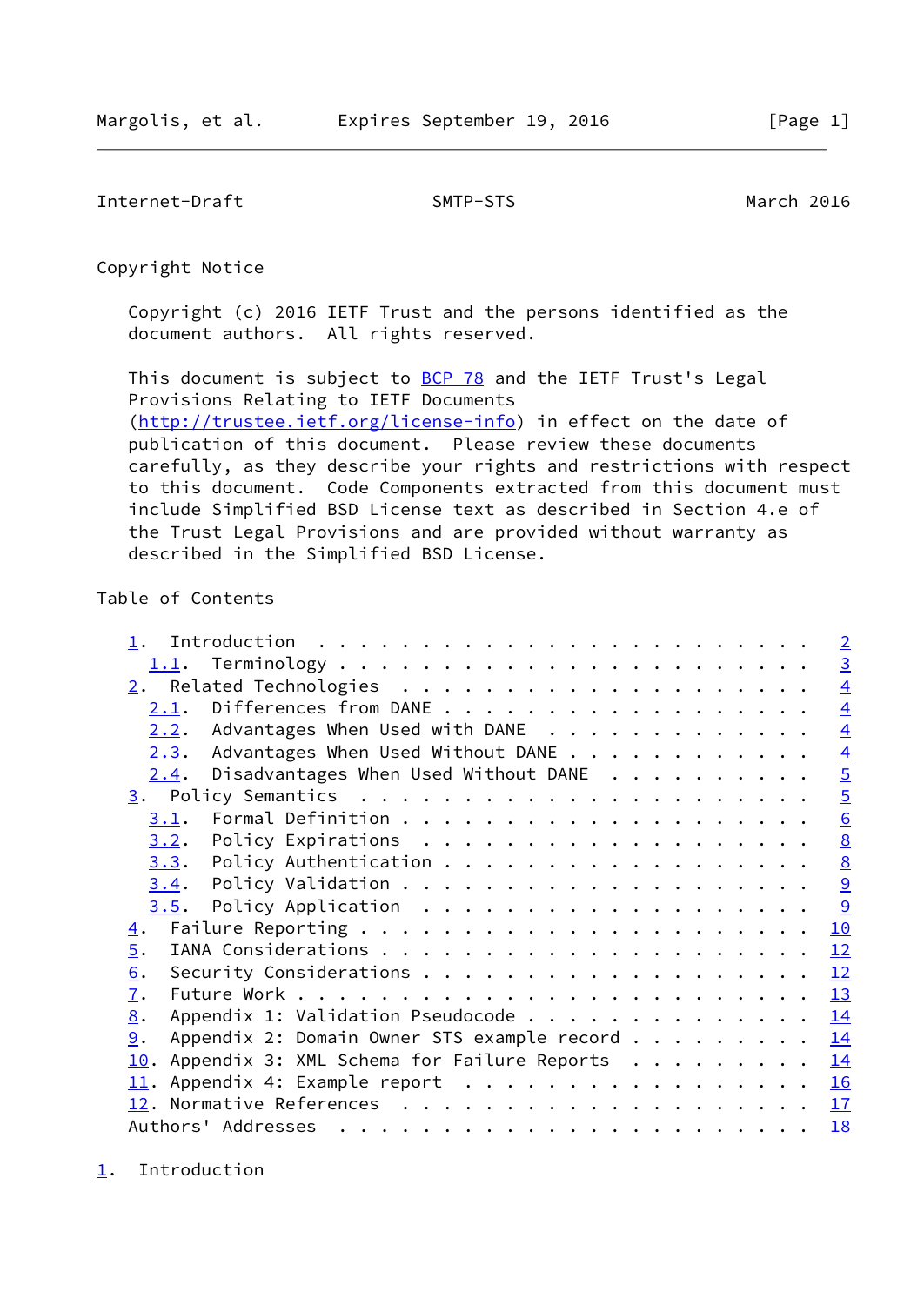The STARTTLS extension to SMTP [\[RFC3207](https://datatracker.ietf.org/doc/pdf/rfc3207)] allows SMTP clients and hosts to establish secure SMTP sessions over TLS. In its current form, however, it fails to provide (a) message confidentiality - because opportunistic STARTTLS is subject to downgrade attacks -- and

Margolis, et al. Expires September 19, 2016 [Page 2]

<span id="page-2-0"></span>Internet-Draft SMTP-STS March 2016

(b) server authenticity  $-$  because the trust relationship from email domain to MTA server identity is not cryptographically validated.

 While such "opportunistic" encryption protocols provide a high barrier against passive man-in-the-middle traffic interception, any attacker who can delete parts of the SMTP session (such as the "250 STARTTLS" response) or who can redirect the entire SMTP session (perhaps by overwriting the resolved MX record of the delivery domain) can perform such a downgrade or interception attack.

 This document defines a mechanism for recipient domains to publish policies specifying:

- o whether MTAs sending mail to this domain can expect TLS support
- o how MTAs can validate the TLS server certificate presented during mail delivery
- o what an implementing sender should do with messages when TLS cannot be be successfully negotiated

The mechanism described is separated into four logical components:

- 1. policy semantics: whether senders can expect a server for the recipient domain to support TLS encryption and how to validate the TLS certificate presented
- 2. policy authentication: how to determine the authenticity of a published policy delivered via DNS
- 3. failure report format: a mechanism for informing recipient domains about aggregate failure statistics
- 4. failure handling: what sending MTAs should do in the case of policy failures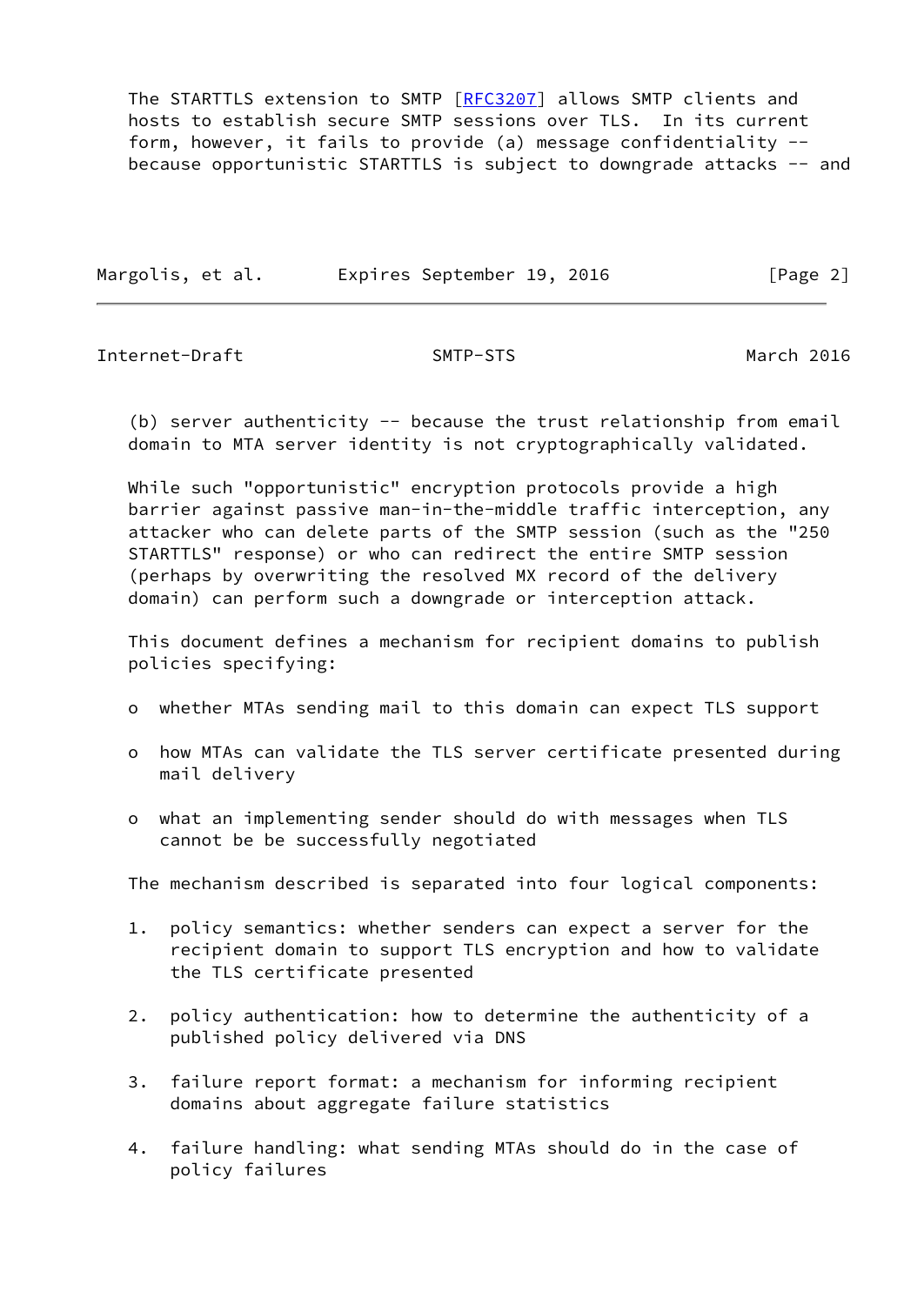<span id="page-3-0"></span>[1.1](#page-3-0). Terminology

 The keywords MUST, MUST NOT, REQUIRED, SHALL, SHALL NOT, SHOULD, SHOULD NOT, RECOMMENDED, MAY, and OPTIONAL, when they appear in this document, are to be interpreted as described in [\[RFC2119](https://datatracker.ietf.org/doc/pdf/rfc2119)].

We also define the following terms for further use in this document:

 o STS Policy: A definition of the expected TLS availability and behavior, as well as the desired actions for a given domain when a sending MTA encounters different results.

| Margolis, et al. | Expires September 19, 2016 | [Page 3] |
|------------------|----------------------------|----------|
|------------------|----------------------------|----------|

<span id="page-3-2"></span>Internet-Draft SMTP-STS March 2016

- o Policy Domain: The domain against which an STS Policy is defined.
- <span id="page-3-1"></span>[2](#page-3-1). Related Technologies

 The DANE TLSA record [\[RFC7672](https://datatracker.ietf.org/doc/pdf/rfc7672)] is similar, in that DANE is also designed to upgrade opportunistic encryption into required encryption. DANE requires DNSSEC [[RFC4033](https://datatracker.ietf.org/doc/pdf/rfc4033)] for the secure delivery of policies; the mechanism described here presents a variant for systems not yet supporting DNSSEC, and specifies a method for reporting TLS negotiation failures.

<span id="page-3-3"></span>[2.1](#page-3-3). Differences from DANE

 The primary difference between the mechanism described here and DANE is that DANE requires the use of DNSSEC to authenticate DANE TLSA records, whereas SMTP STS relies on the certificate authority (CA) system and a trust-on-first-use (TOFU) approach to avoid interception. The TOFU model allows a degree of security similar to that of HPKP [\[RFC7469](https://datatracker.ietf.org/doc/pdf/rfc7469)], reducing the complexity but without the guarantees on first use offered by DNSSEC. (For a thorough discussion of this trade-off, see the section \_Security\_ \_Considerations\_.)

 In addition, SMTP STS introduces a mechanism for failure reporting and a report-only mode, enabling progressive roll-out and auditing for compliance.

<span id="page-3-4"></span>[2.2](#page-3-4). Advantages When Used with DANE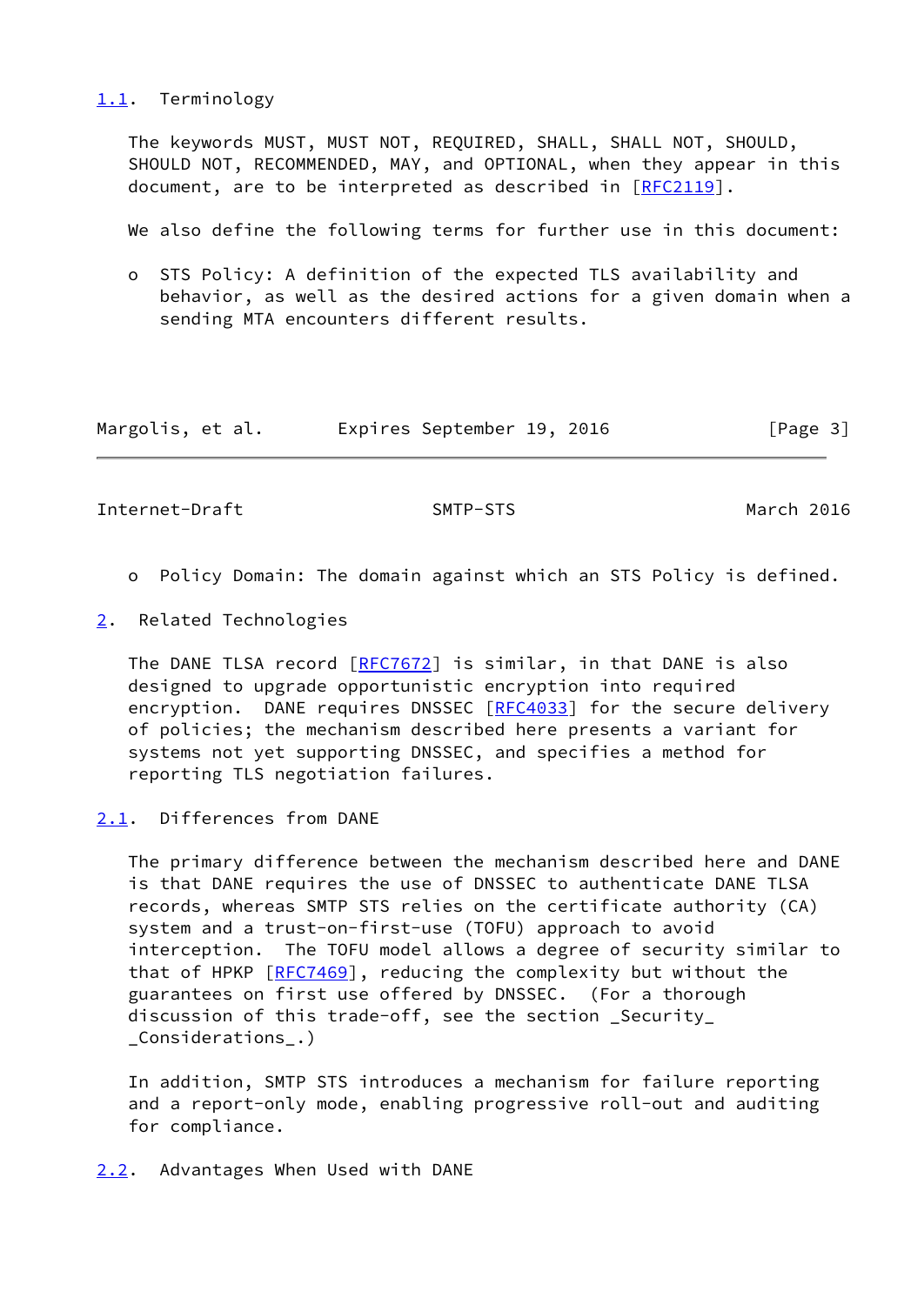SMTP STS can be deployed for a recipient domain that also publishes a DANE TLSA record for SMTP. In these cases, the SMTP STS policy can additionally declare a process for failure reporting.

<span id="page-4-0"></span>[2.3](#page-4-0). Advantages When Used Without DANE

 When deployed without a DANE TLSA record, SMTP STS offers the following advantages compared to DANE:

- o \_Infrastructure:\_ In comparison to DANE, this proposal does not require DNSSEC be deployed on either the sending or receiving domain. In addition, the reporting feature of SMTP STS can be deployed to perform offline analysis of STARTTLS failures, enabling mail providers to gain insight into the security of their SMTP connections without the need to modify MTA codebases directly.
- o \_Incrementalism:\_ DANE does not provide a reporting mechanism and does not have a concept of "report-only" for failures; as a

| Margolis, et al. |  | Expires September 19, 2016 |  | [Page 4] |  |
|------------------|--|----------------------------|--|----------|--|

<span id="page-4-2"></span>Internet-Draft SMTP-STS March 2016

 result, a service provider has no choice but to "flip the switch" and affect the entire mail stream at once.

<span id="page-4-1"></span>[2.4](#page-4-1). Disadvantages When Used Without DANE

When deployed alone (i.e. without a DANE record, and using Web PKI for certificate verification), SMTP STS offers the following disadvantages compared to DANE:

- o Infrastructure: DANE may be easier for some providers to deploy. In particular, for providers who already support DNSSEC, SMTP STS would additionally require they obtain a CA-signed x509 certificate for the recipient domain.
- o Security: DANE offers an advantage against policy-lookup DoS attacks; that is, while a DNSSEC-signed NX response to a DANE lookup authoritatively indicates the lack of a DANE record, such an option to authenticate policy non-existence does not exist when looking up a policy over plain DNS.
- <span id="page-4-3"></span>[3](#page-4-3). Policy Semantics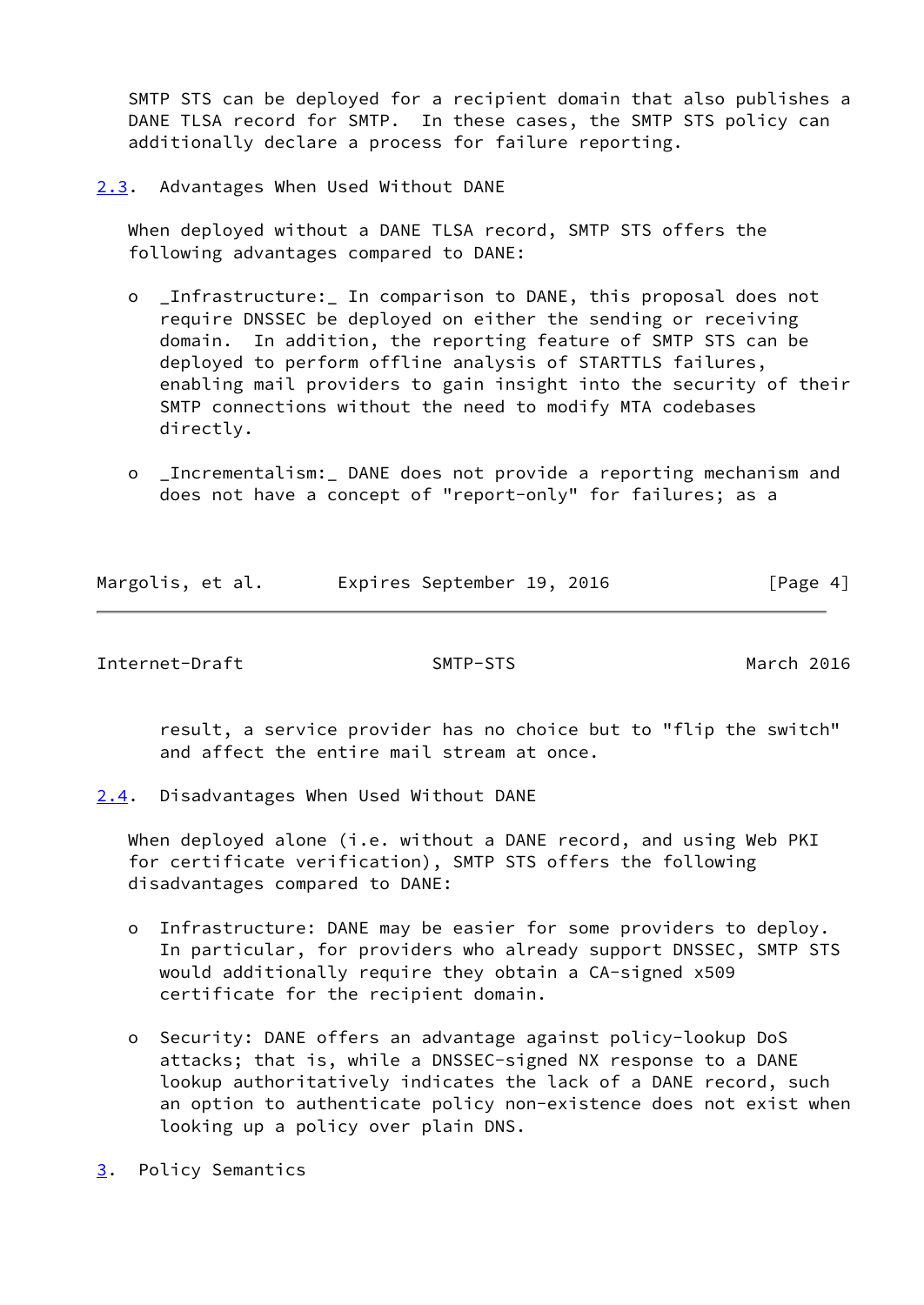SMTP STS policies are distributed at the Policy Domain either through a new resource record, or as TXT records (similar to DMARC policies) under the name " smtp sts." (Current implementations deploy as TXT records.) For example, for the Policy Domain "example.com", the recipient's SMTP STS policy can be retrieved from "\_smtp\_sts.example.com."

 (Future implementations may move to alternate methods of policy discovery or distribution. See the section \_Future\_ \_Work\_ for more discussion.)

Policies MUST specify the following fields:

- o v: Version (plain-text, required). Currently only "STS1" is supported.
- o to: TLS-Only (plain-text, required). If "true," the receiving MTA requests that messages be delivered only if they conform to the STS policy. If "false," the receiving MTA requests that failure reports be delivered, as specified by the "rua" parameter.
- o mx: MX patterns (comma-separated list of plain-text MX match patterns, required). One or more comma-separated patterns matching the expected MX for this domain. For example, "\_.example.com,\_.example.net" indicates that mail for this domain

| Margolis, et al. | Expires September 19, 2016 |  | [Page 5] |  |
|------------------|----------------------------|--|----------|--|
|                  |                            |  |          |  |

<span id="page-5-0"></span>Internet-Draft SMTP-STS March 2016

 might be handled by any MX whose hostname is a subdomain of "example.com" or "example.net."

- o a: The mechanism to use to authenticate this policy itself. See the section \_Policy\_ \_Authentication\_ for more details. Possible values are:
	- \* webpki:URI, where URI points to an HTTPS resource at the recipient domain that serves the same policy text.
	- $*$  dnssec: Indicating that the policy is expected to be served over DNSSEC.
- o c: Constraints on the recipient MX's TLS certificate (plain-text, required). See the section \_Policy\_ \_Validation\_ for more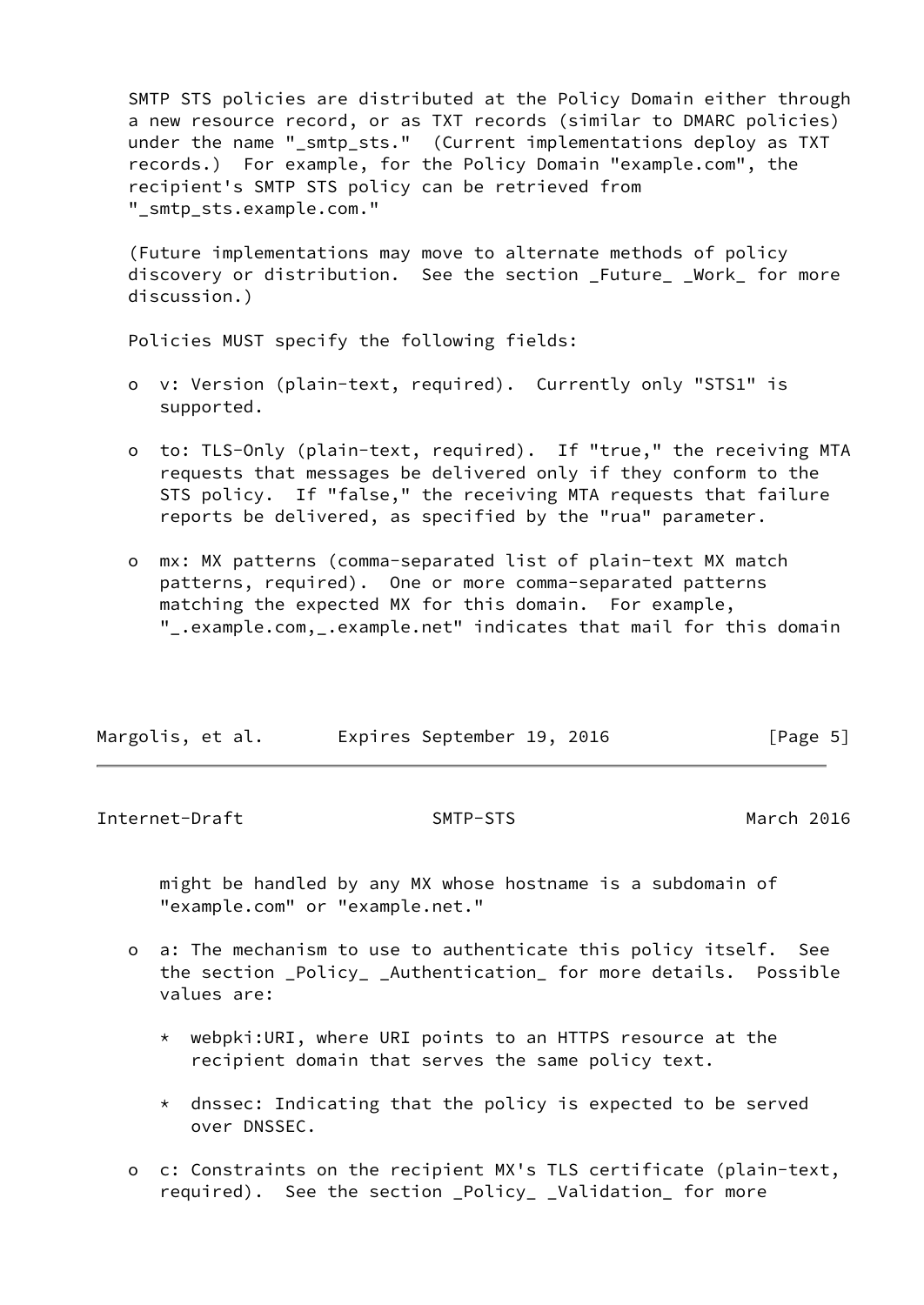details. Possible values are:

- \* webpki: Indicating that the TLS certificate presented by the recipient MX will be validated according to the "web PKI" mechanism.
- \* tlsa: Indicating that the TLS certificate presented by the recipient MX will match a (presumed to exist) DANE TLSA record.
- o e: Max lifetime of the policy (plain-text integer seconds). Well behaved clients SHOULD cache a policy for up to this value from last policy fetch time.
- o rua: Address to which aggregate feedback MAY be sent (comma separated plain-text list of email addresses, optional). For example, "mailto:postmaster@example.com" from [\[RFC3986](https://datatracker.ietf.org/doc/pdf/rfc3986)].

<span id="page-6-0"></span>[3.1](#page-6-0). Formal Definition

The formal definition of the SMTP STS format, using [\[RFC5234](https://datatracker.ietf.org/doc/pdf/rfc5234)], is as follows:

Margolis, et al. **Expires September 19, 2016**[Page 6]

Internet-Draft SMTP-STS March 2016

sts-uri = URI [ "!" 1\*DIGIT [ "k" / "m" / "g" / "t" ] ] ; "URI" is imported from [\[RFC3986](https://datatracker.ietf.org/doc/pdf/rfc3986)]; commas (ASCII ; 0x2C) and exclamation points (ASCII 0x21) ; MUST be encoded; the numeric portion MUST fit ; within an unsigned 64-bit integer sts-record = sts-version sts-sep sts-to [sts-sep sts-mx]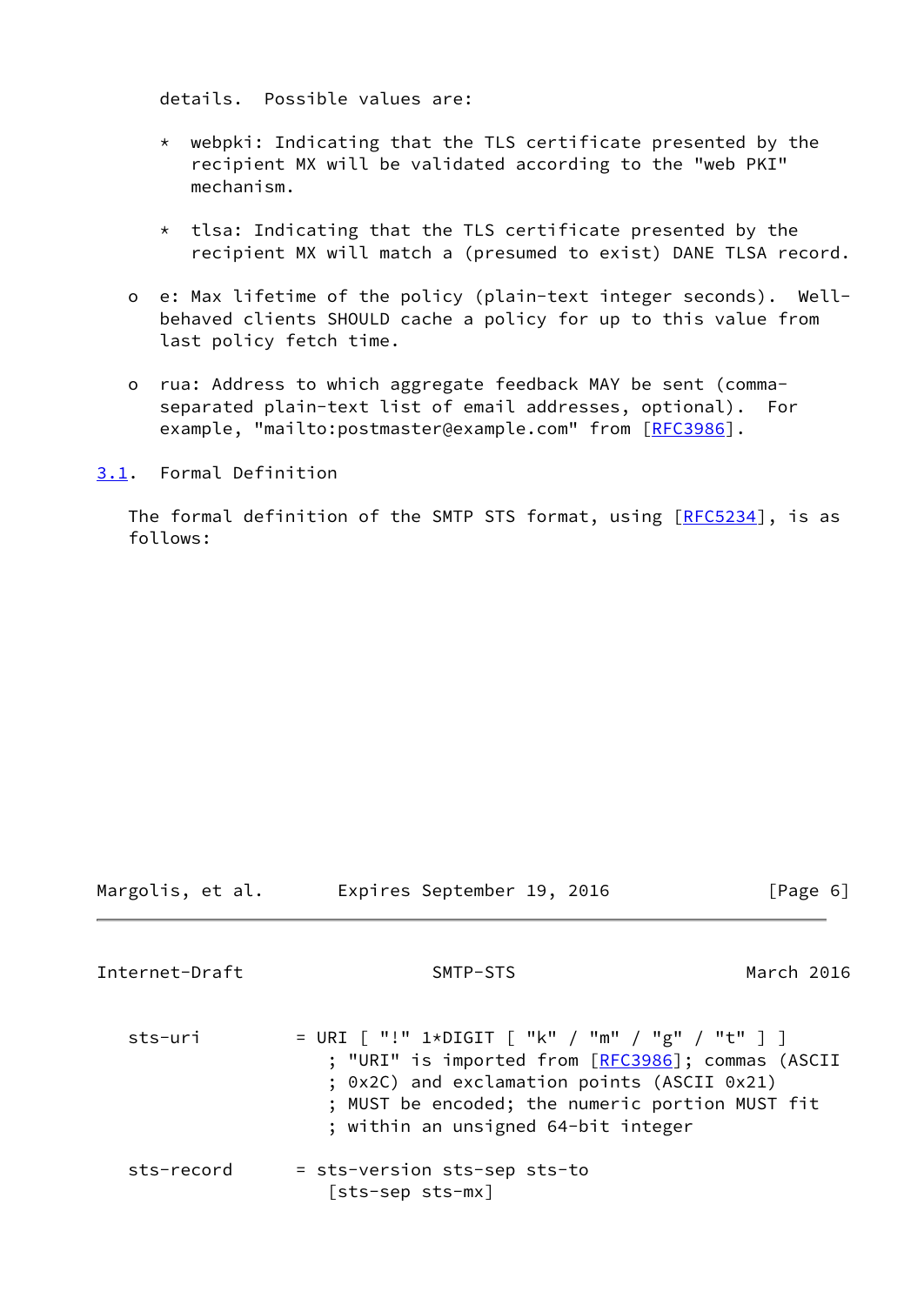|             | [sts-sep sts-a]<br>[sts-sep sts-c]<br>[sts-sep sts-e]<br>[sts-sep sts-auri]<br>$[sts-sep]$<br>; components other than sts-version and<br>; sts-to may appear in any order |
|-------------|---------------------------------------------------------------------------------------------------------------------------------------------------------------------------|
| sts-version | $=$ "v" *WSP "=" *WSP %x53 %x54 %x53 %x31                                                                                                                                 |
| sts-sep     | $=$ *WSP %x3b *WSP                                                                                                                                                        |
| sts-to      | $=$ "to" *WSP "=" *WSP ( "true" / "false" )                                                                                                                               |
| sts-mx      | $=$ "mx" *WSP "=" *WSP sts-domain-list                                                                                                                                    |
|             | sts-domain-list = $(domain-match * ("," domain-match))$                                                                                                                   |
|             | domain-match = $["*."]$ 1*dtext *("." 1*dtext)                                                                                                                            |
| dtext       | $=$ %d30-39 /<br>$; 0-9$<br>%d41-5A /<br>; a-z<br>%61-7A /<br>; $A-Z$<br>$; "--"$<br>%2D                                                                                  |
| $sts-a$     | $=$ "a" *WSP "=" *WSP ( URI / "dnssec")                                                                                                                                   |
| $sts-c$     | $=$ "c" *WSP "=" *WSP ( "webpki" / "tlsa")                                                                                                                                |
| sts-e       | $=$ "e" *WSP "=" *WSP 1*6DIGIT                                                                                                                                            |
| sts-auri    | $=$ "rua" *WSP "=" *WSP<br>sts-uri *(*WSP "," *WSP sts-uri)                                                                                                               |
|             | A size limitation in a sts-uri, if provided, is interpreted as a                                                                                                          |

 count of units followed by an OPTIONAL unit size ("k" for kilobytes, "m" for megabytes, "g" for gigabytes, "t" for terabytes). Without a unit, the number is presumed to be a basic byte count. Note that the units are considered to be powers of two; a kilobyte is 2^10, a megabyte is 2^20, etc.

| Margolis, et al. |  | Expires September 19, 2016 |  | [Page 7] |  |
|------------------|--|----------------------------|--|----------|--|
|                  |  |                            |  |          |  |

<span id="page-7-1"></span>Internet-Draft SMTP-STS March 2016

<span id="page-7-0"></span>[3.2](#page-7-0). Policy Expirations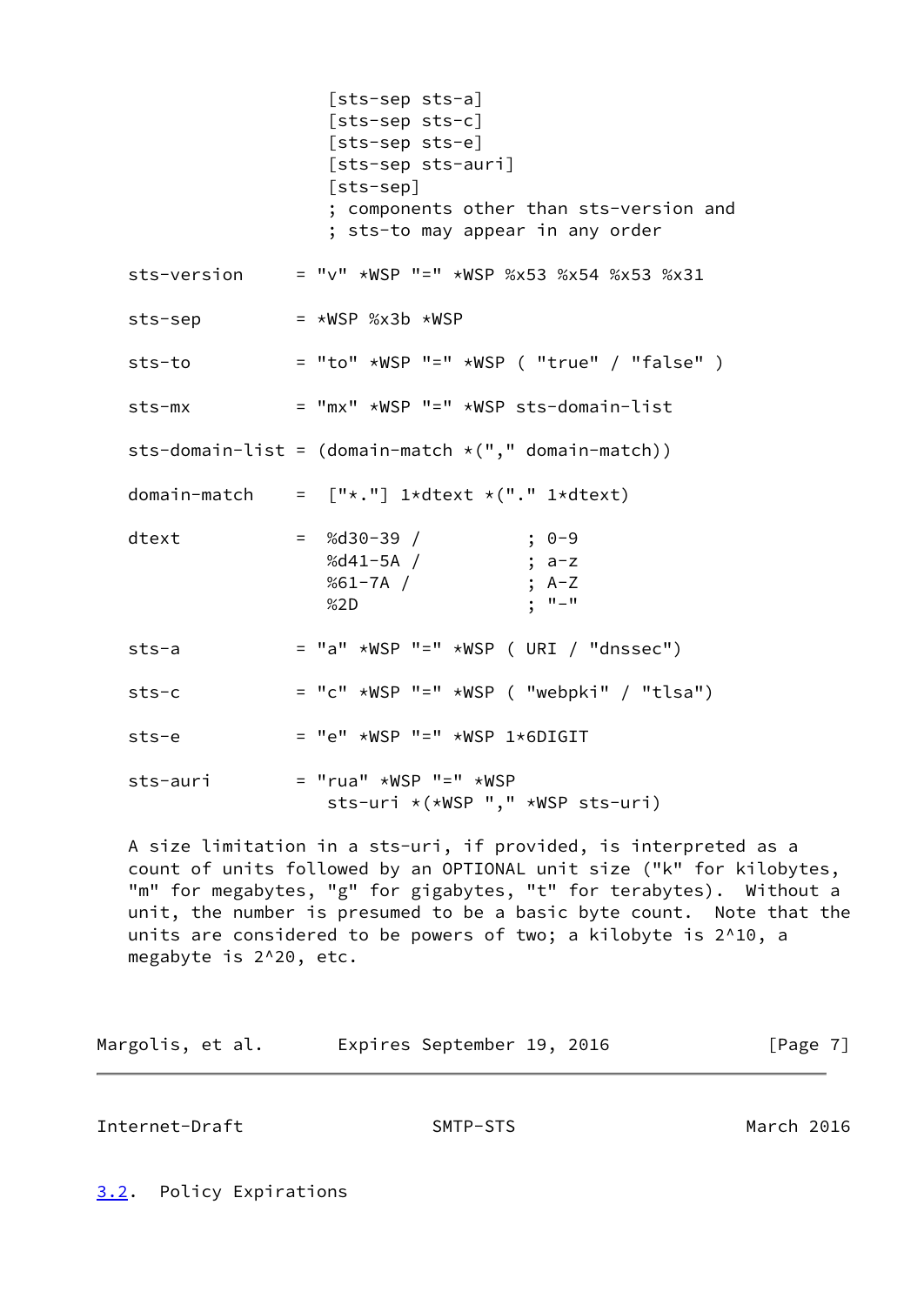In order to resist attackers inserting a fraudulent policy, SMTP STS policies are designed to be long-lived, with an expiry typically greater than two weeks. Policy validity is controlled by two separate expiration times: the lifetime indicated in the policy ("e=") and the TTL on the DNS record itself. The policy expiration will ordinarily be longer than that of the DNS TTL, and senders SHOULD cache a policy (and apply it to all mail to the recipient domain) until the policy expiration.

 An important consideration for domains publishing a policy is that senders will see a policy expiration as relative to the fetch of a policy cached by their recursive resolver. Consequently, a sender MAY treat a policy as valid for up to  $\{$ expiration time $\}$  +  $\{DNS$  TTL $\}$ . Publishers SHOULD thus continue to expect senders to apply old policies for up to this duration.

### <span id="page-8-0"></span>[3.3](#page-8-0). Policy Authentication

The security of a domain implementing an SMTP STS policy against an active man-in-the-middle depends primarily upon the long-lived caching of policies. However, to allow recipient domains to safely serve new policies \_prior\_ to the expiration of a cached policy, and to prevent long-term (either malicious or active) denials of service, it is important that senders are able to validate a new policy retrieved for a recipient domain. There are two supported mechanisms for policy validation:

- o Web PKI: In this mechanism, indicated by the "webpki" value of the "a" field, the sender fetches a HTTPS resource from the URI indicated. For example, a=webpki:<https://example.com/.well known/smtp-sts/current> indicates that the sender should fetch the resource <https://example.com/.well-known/smtp-sts/current>. In order for the policy to be valid, the HTTP response body served at this resource MUST exactly match the policy initially loaded via the DNS TXT method, and MUST be served from an HTTPS endpoint at the domain matching that of the recipient domain. (As this RFC progress, the authors intend to register .well-known/smtp-sts. See  $[REC5785]$ . See \_Future\_ \_Work\_ for more information.)
- o DNSSEC: In this mechanism, indicated by the "dnssec" value of the "a" field, the sender MUST retrieve the policy via a DNSSEC signed response for the \_smtp\_sts TXT record.

 When fetching a new policy when one is not already known, or when fetching a policy for a domain with an expired policy, unauthenticated policies MUST be trusted and honored. When fetching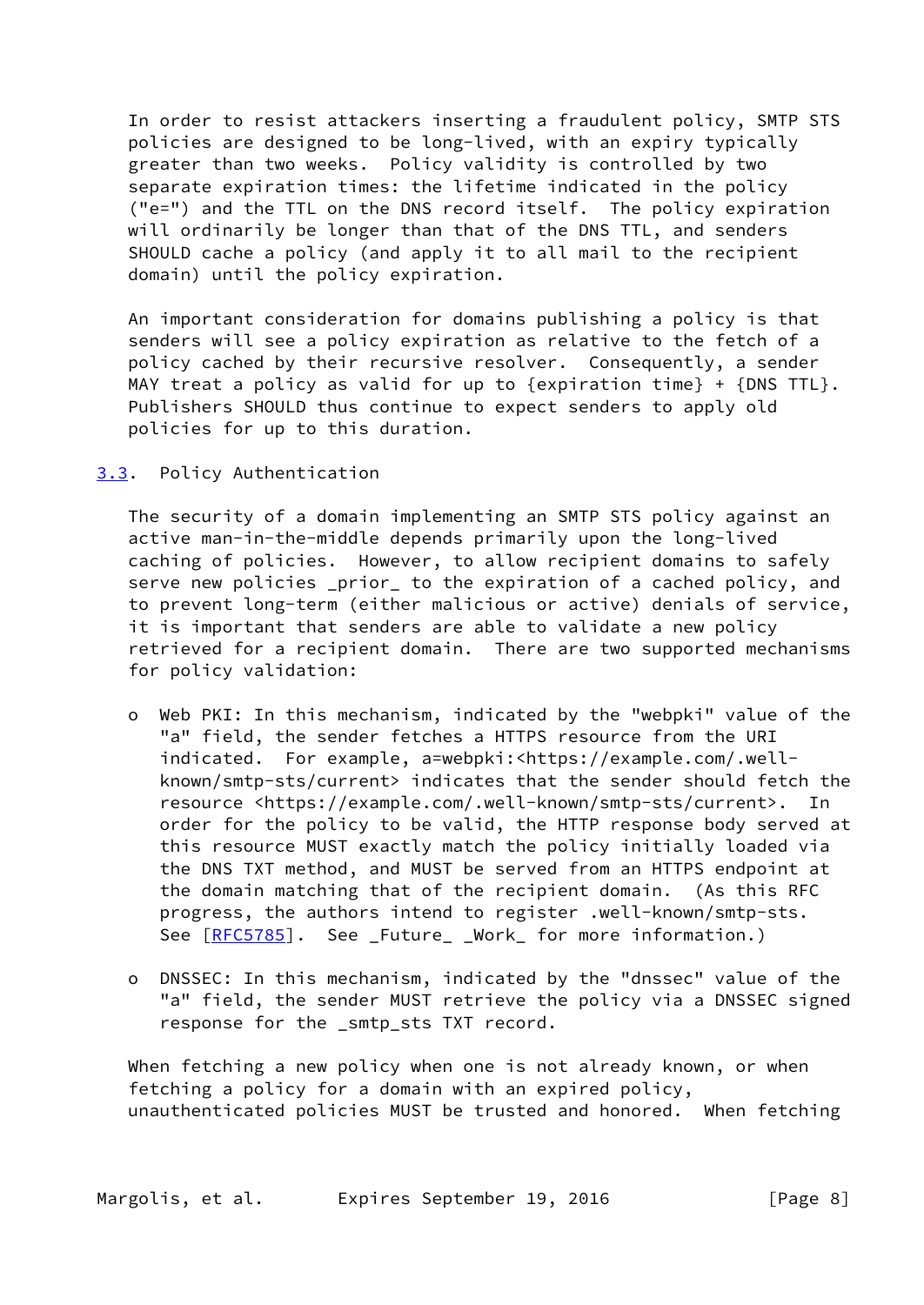<span id="page-9-1"></span> a policy and authenticating it, as described in detail in \_Policy\_ Application, policies will be authenticated using the mechanism specified by the existing cached policy.

 Note, however, as described in detail in \_Policy\_ \_Application\_, that new policies MUST NOT be considered as valid if they do not validate on first application. That is, a freshly fetched (and unused) policy that has not successfully been applied MUST be disregarded.

<span id="page-9-0"></span>[3.4](#page-9-0). Policy Validation

When sending to an MX at a domain for which the sender has a valid and non-expired SMTP STS policy, a sending MTA honoring SMTP STS SHOULD validate that the recipient MX supports STARTTLS and offers a TLS certificate which is valid according to the semantics of the SMTP STS policy. Policies can specify certificate validity in one of two ways by setting the value of the "c" field in the policy description.

- o Web PKI: When the "c" field is set to "webpki", the certificate presented by the receiving MX MUST be valid for the MX name and chain to a root CA that is trusted by the sending MTA. The certificate MUST have a CN or SAN matching the MX hostname (as described in  $[REG125]$ ) and be non-expired.
- o DANE TLSA: When the "c" field is set to "tlsa", the receiving MX MUST be covered by a DANE TLSA record for the recipient domain, and the presented certificate MUST be valid according to that record (as described by  $[RFC7672])$  $[RFC7672])$  $[RFC7672])$ .

 A sending MTA who does not support the validation method required- for example, an MTA that does not have a DNSSEC-compatible resolver-- MUST behave as though the policy did not validate. As described in the section on \_Policy\_ \_Application\_, a policy which has not ever been successfully validated MUST not be used to reject mail.

### <span id="page-9-2"></span>[3.5](#page-9-2). Policy Application

When sending to an MX at a domain for which the sender has a valid non-expired SMTP STS policy, a sending MTA honoring SMTP STS MAY apply the result of a policy validation one of two ways:

 o Report-only: In this mode, sending MTAs merely send a report to the designated report address indicating policy application failures. This can be done "offline", i.e. based on the MTA logs, and is thus a suitable low-risk option for MTAs who wish to enhance transparency of TLS tampering without making complicated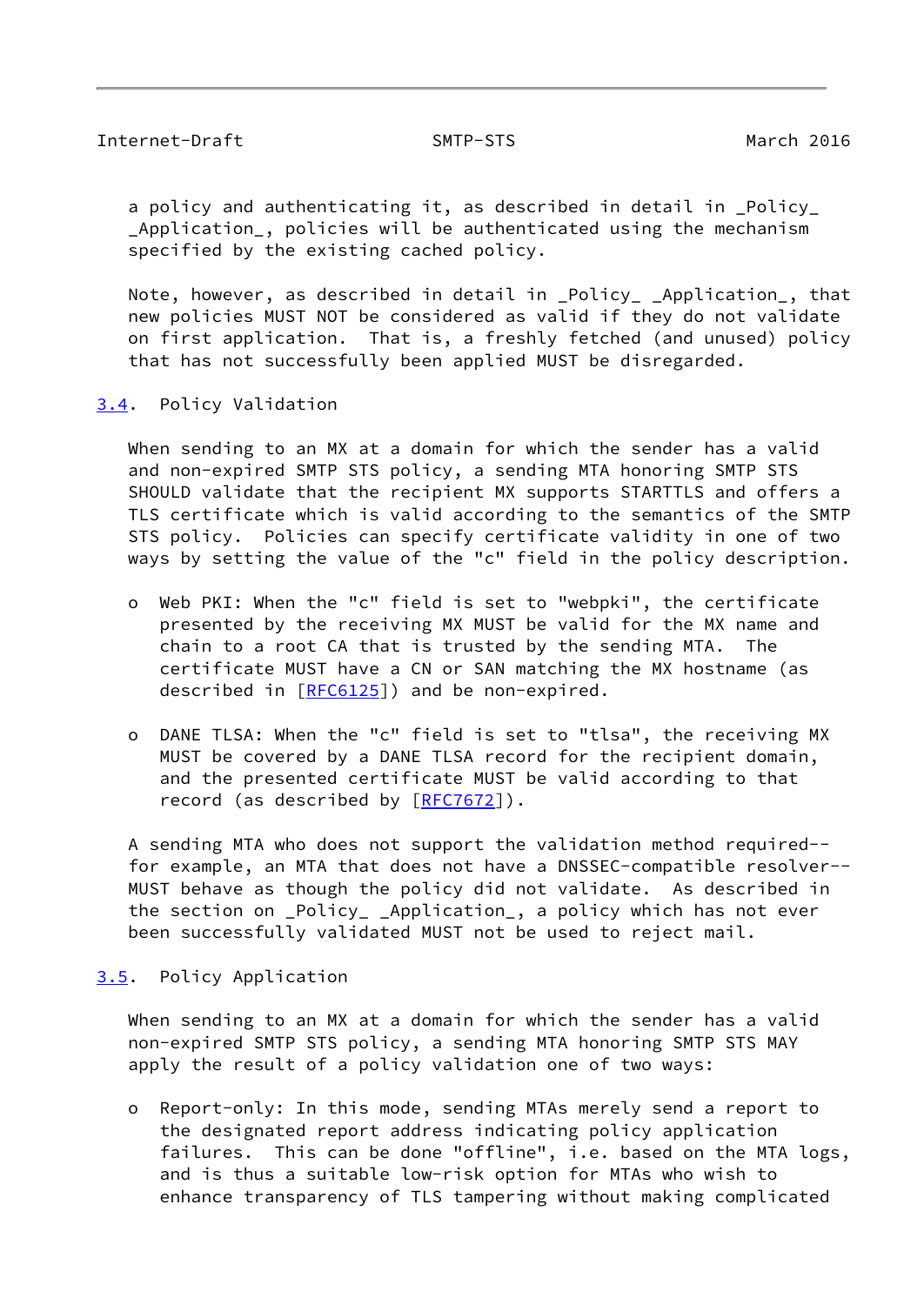changes to production mail-handling infrastructure.

|                  |  | Expires September 19, 2016 |  |          |  |
|------------------|--|----------------------------|--|----------|--|
| Margolis, et al. |  |                            |  | [Page 9] |  |

<span id="page-10-0"></span>Internet-Draft SMTP-STS March 2016

 o Enforced: In this mode, sending MTAs SHOULD treat STS policy failures, in which the policy action is "reject", as a mail delivery error, and SHOULD terminate the SMTP connection, not delivering any more mail to the recipient MTA.

 In enforced mode, however, sending MTAs MUST first check for a new \_authenticated\_ policy before actually treating a message failure as fatal.

 Thus the control flow for a sending MTA that does online policy application consists of the following steps:

- 1. Check for cached non-expired policy. If none exists, fetch the latest and cache it.
- 2. Validate recipient MTA against policy. If valid, deliver mail.
- 3. If policy invalid and policy specifies reporting, generate report.
- 4. If policy invalid and policy specifies rejection, perform the following steps:
	- \* Check for a new (non-cached) \_authenticated\_ policy. If one exists, update the current policy and go to step 1.
	- \* If none exists or the newly fetched policy also fails, treat the delivery as a failure.

 Understanding the details of step 4 is critical to understanding the behavior of the system as a whole.

 Remember that each policy has an expiration time (which SHOULD be long, on the order of days or months) and a validation method. With these two mechanisms and the procedure specified in step 4, recipients who publish a policy have, in effect, a means of updating a cached policy at arbitrary intervals, without the risks (of a man in-the-middle attack) they would incur if they were to shorten the policy expiration time.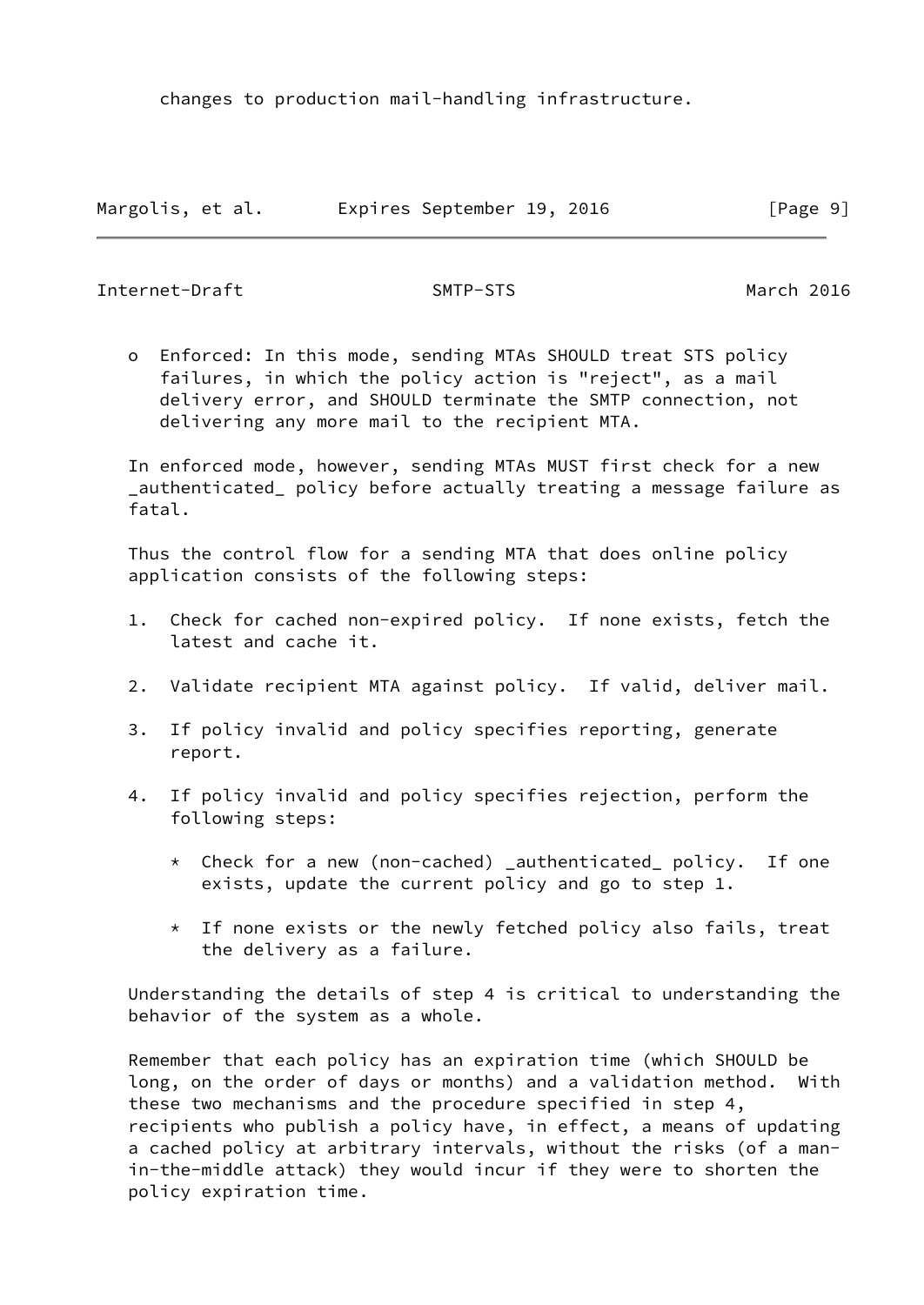## <span id="page-11-0"></span>[4](#page-11-0). Failure Reporting

 Aggregate statistics on policy failures MAY be reported to the URI indicated in the "rua" field of the policy. SMTP STS reports contain information about policy failures to allow diagnosis of misconfigurations and malicious activity.

|  | Margolis, et al. |  | Expires September 19, 2016 |  |  | [Page 10] |
|--|------------------|--|----------------------------|--|--|-----------|
|--|------------------|--|----------------------------|--|--|-----------|

Internet-Draft SMTP-STS March 2016

 (There may also be a need for enabling more detailed "forensic" reporting during initial stages of a deployment. To address this, the authors consider the possibility of an optional additional "forensic reporting mode" in which more details--such as certificate chains and MTA banners--may be reported. See the section \_Future\_ \_Work\_ for more details.)

Aggregate reports contain the following fields:

o The SMTP STS policy applied (as a string)

o The beginning and end of the reporting period

Repeated records contain the following fields:

- o Failure type: This list will start with the minimal set below, and is expected to grow over time based on real-world experience. The initial set is:
	- \* mx-mismatch: This indicates that the MX resolved for the recipient domain did not match the MX constraint specified in the policy.
	- $*$  certificate-mismatch: This indicates that the certificate presented by the receiving MX did not match the MX hostname
	- \* invalid-certificate: This indicates that the certificate presented by the receiving MX did not validate according to the policy validation constraint. (Either it was not signed by a trusted CA or did not match the DANE TLSA record for the recipient MX.)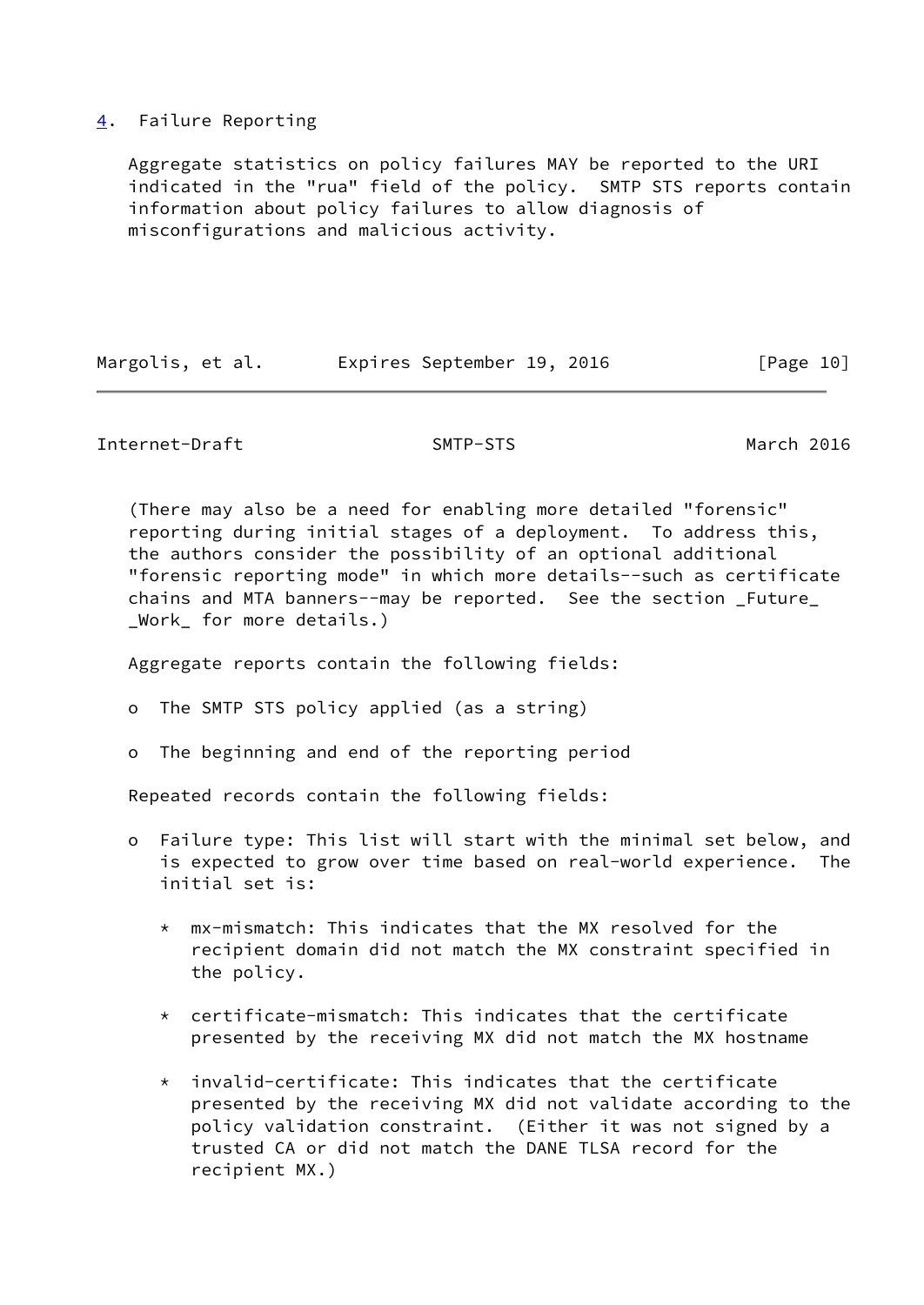- $*$  expired-certificate: This indicates that the certificate has expired.
- \* starttls-not-supported: This indicates that the recipient MX did not support STARTTLS.
- \* tlsa-invalid: This indicates a validation error for Policy Domain specifying "tlsa" validation.
- \* dnssec-invalid: This indicates a failure to validate DNS records for a Policy Domain specifying "tlsa" validation or "dnssec" authentication.
- \* sender-does-not-support-validation-method: This indicates the sending system can never validate using the requested validation mechanism.

| Margolis, et al. |  | Expires September 19, 2016 |  | [Page 11] |  |
|------------------|--|----------------------------|--|-----------|--|
|                  |  |                            |  |           |  |

<span id="page-12-1"></span>Internet-Draft SMTP-STS March 2016

- o Count: The number of times the error was encountered.
- o Hostname: The hostname of the recipient MX.

 Note that the failure types are non-exclusive; an aggregate report MAY contain overlapping counts of failure types where a single send attempt encountered multiple errors.

 When sending failure reports, sending MTAs MUST NOT honor SMTP STS or DANE TLSA failures.

<span id="page-12-0"></span>[5](#page-12-0). IANA Considerations

 The ".well-known" URI for Policy Domains to host their STS Policies will be registered by following the procedure documented in [\[RFC5785](https://datatracker.ietf.org/doc/pdf/rfc5785)] (i.e. sending a request to the "wellknown-uri-review@ietf.org" mailing list for review and comment). The proposed URI-suffix is "smtp-sts".

<span id="page-12-2"></span>[6](#page-12-2). Security Considerations

 SMTP Strict Transport Security protects against an active attacker who wishes to intercept or tamper with mail between hosts who support STARTTLS. There are two classes of attacks considered: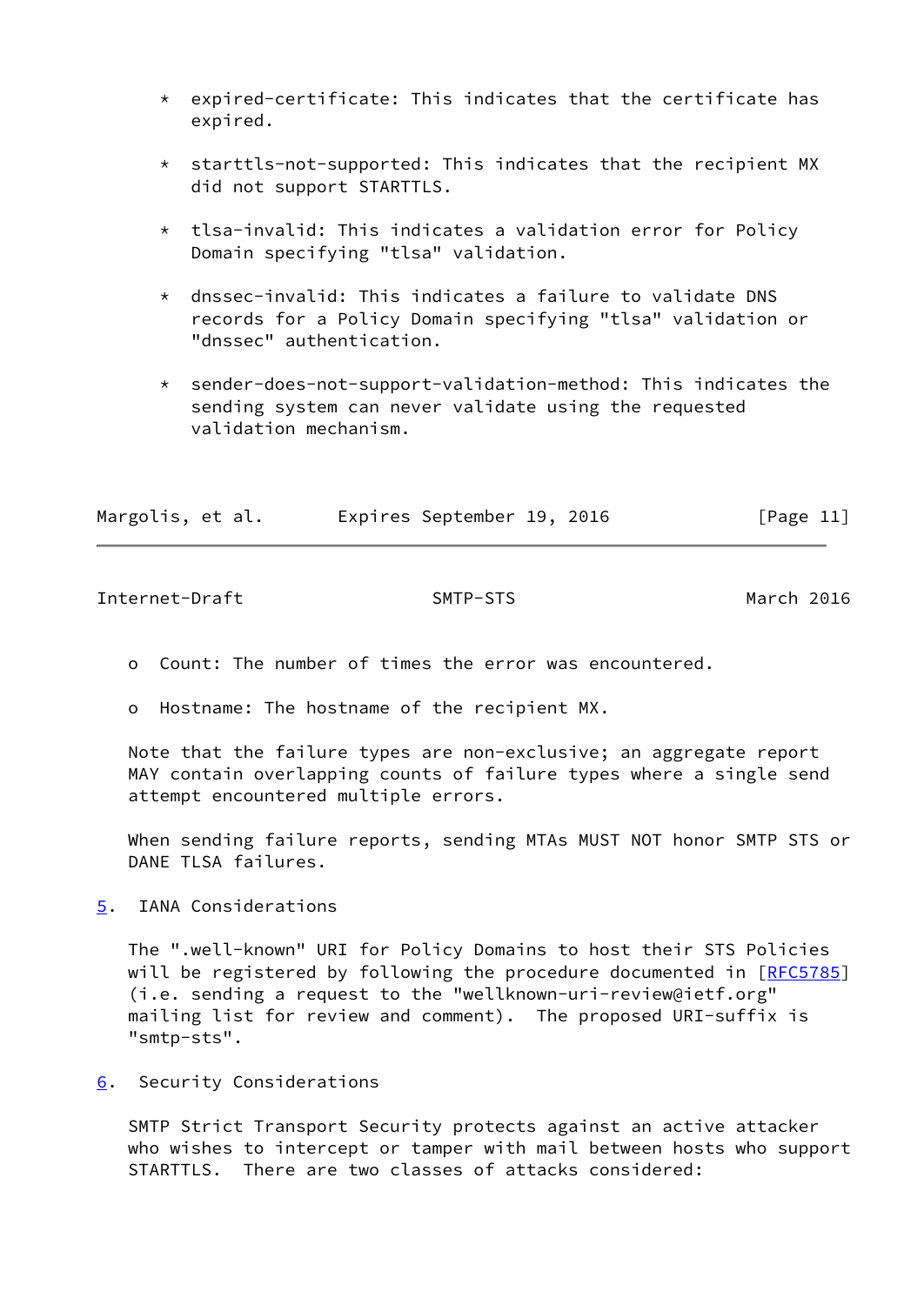- o Foiling TLS negotiation, for example by deleting the "250 STARTTLS" response from a server or altering TLS session negotiation. This would result in the SMTP session occurring over plaintext, despite both parties supporting TLS.
- o Impersonating the destination mail server, whereby the sender might deliver the message to an impostor, who could then monitor and/or modify messages despite opportunistic TLS. This impersonation could be accomplished by spoofing the DNS MX record for the recipient domain, or by redirecting client connections to the legitimate recipient server (for example, by altering BGP routing tables).

 SMTP Strict Transport Security relies on certificate validation via either TLS identity checking [\[RFC6125](https://datatracker.ietf.org/doc/pdf/rfc6125)] or DANE TLSA [\[RFC7672](https://datatracker.ietf.org/doc/pdf/rfc7672)]. Attackers who are able to obtain a valid certificate for the targeted recipient mail service (e.g. by compromising a certificate authority) are thus out of scope of this threat model.

 In the WebPKI constraint mode, an attacker who is able to block DNS responses can suppress the delivery of an STS Policy, making the Policy Domain appear not to have an STS Policy. The caching model described in \_Policy\_ \_Expirations\_ is designed to resist this

| Expires September 19, 2016<br>[Page 12]<br>Margolis, et al. |  |  |  |  |  |  |  |  |  |
|-------------------------------------------------------------|--|--|--|--|--|--|--|--|--|
|-------------------------------------------------------------|--|--|--|--|--|--|--|--|--|

<span id="page-13-1"></span>Internet-Draft SMTP-STS March 2016

 attack, and there is discussion in the \_Future\_ \_Work\_ section around future distribution mechanisms that are robust against this attack.

<span id="page-13-0"></span>[7](#page-13-0). Future Work

 The authors would like to suggest multiple considerations for future discussion.

- o Certificate pinning: One potential improvement in the robustness of the certificate validation methods discussed would be the deployment of public-key pinning as defined for HTTP in [[RFC7469\]](https://datatracker.ietf.org/doc/pdf/rfc7469). A policy extension supporting these semantics would enable Policy Domains to specify certificates that MUST appear in the MX certificate chain, thus providing resistence against compromised CA or DNSSEC zone keys.
- o Policy distribution: As with Certificate Transparency ([[RFC6962](https://datatracker.ietf.org/doc/pdf/rfc6962)]), it may be possible to provide a verifiable log of policy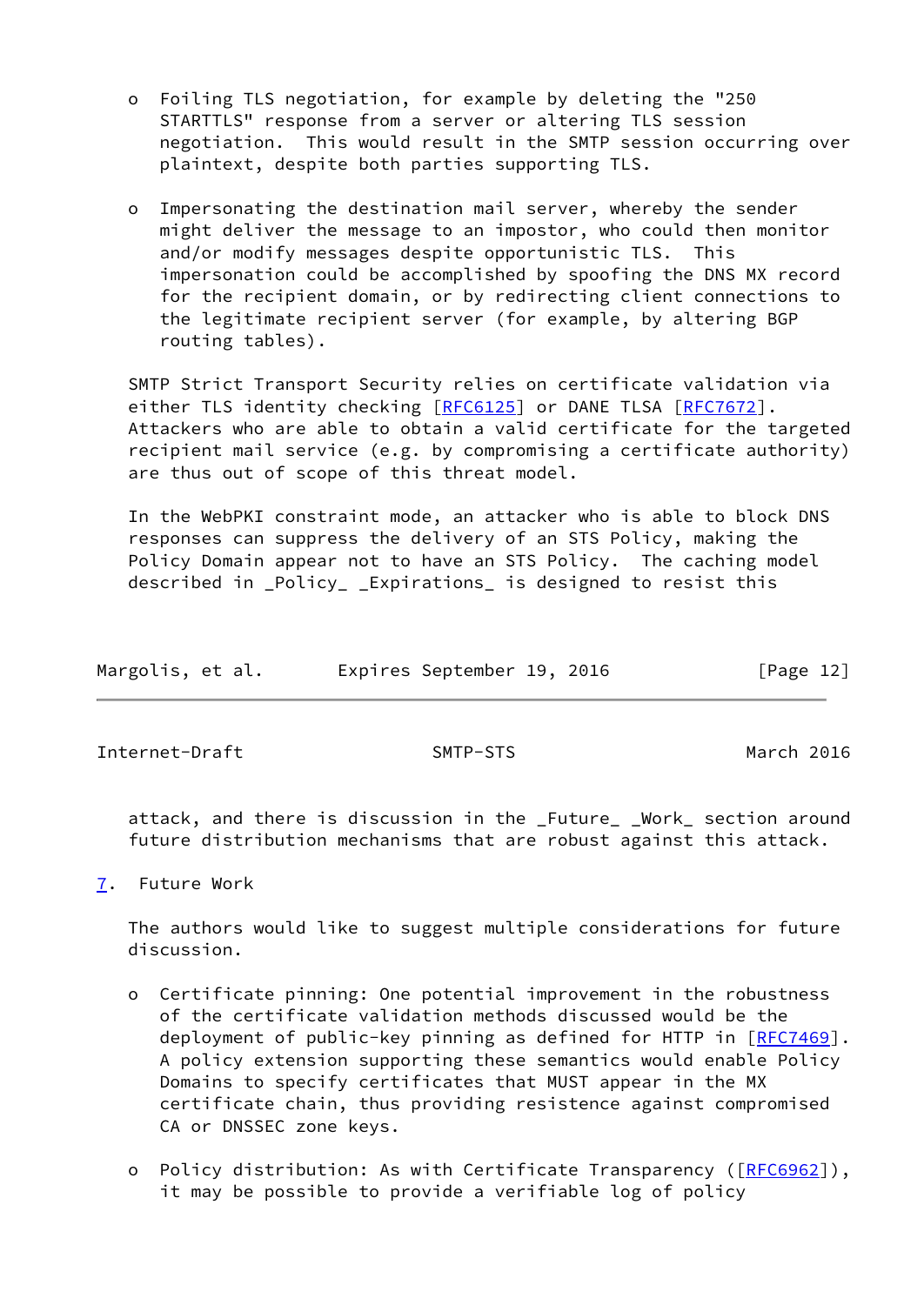\_observations\_ (meaning which policies have been observed for a given Policy Domain). This would provide insight into policy spoofing or faked policy non-existence. This may be particularly useful for Policy Domains not using DNSSEC, since it would provide sending MTAs an authoritative source for whether a policy is expected for a given domain.

- o Receive-from restrictions: Policy publishers may wish to also indicate to domains \_receiving\_ mail from the Policy Domain that all such mail is expected to be sent via TLS. This may allow policy publishers to receive reports indicating sending MTA misconfigurations. However, the security properties of a "receiver-enforced" system differ from those of the current design; in particular, an active man-in-the-middle attacker may be able to exploit misconfigured sending MTAs in a way that would not be possible today with a sender-enforced model.
- o Cipher and TLS version restrictions: Policy publishers may also wish to restrict TLS negotiation to specific ciphers or TLS versions.
- In addition, the authors leave currently open the following details:
- o Whether and how more detailed "forensic reporting" should be accomplished, as discussed in the section \_Failure\_ \_Reporting\_.
- o The registration of the .well-known/smtp-sts URI as per [[RFC5785\]](https://datatracker.ietf.org/doc/pdf/rfc5785).

Margolis, et al. Expires September 19, 2016 [Page 13]

### <span id="page-14-1"></span>Internet-Draft SMTP-STS March 2016

<span id="page-14-0"></span>[8](#page-14-0). Appendix 1: Validation Pseudocode

```
 policy = policy_from_cache()
 if not policy or is_expired(policy):
 policy = poly_c from_dns() // fetch and authenticate!
 update cache = true if policy:
  if invalid_mx_or_tls(policy): // check MX and TLS cert
     if rua:
       generate_report()
     if p_reject():
```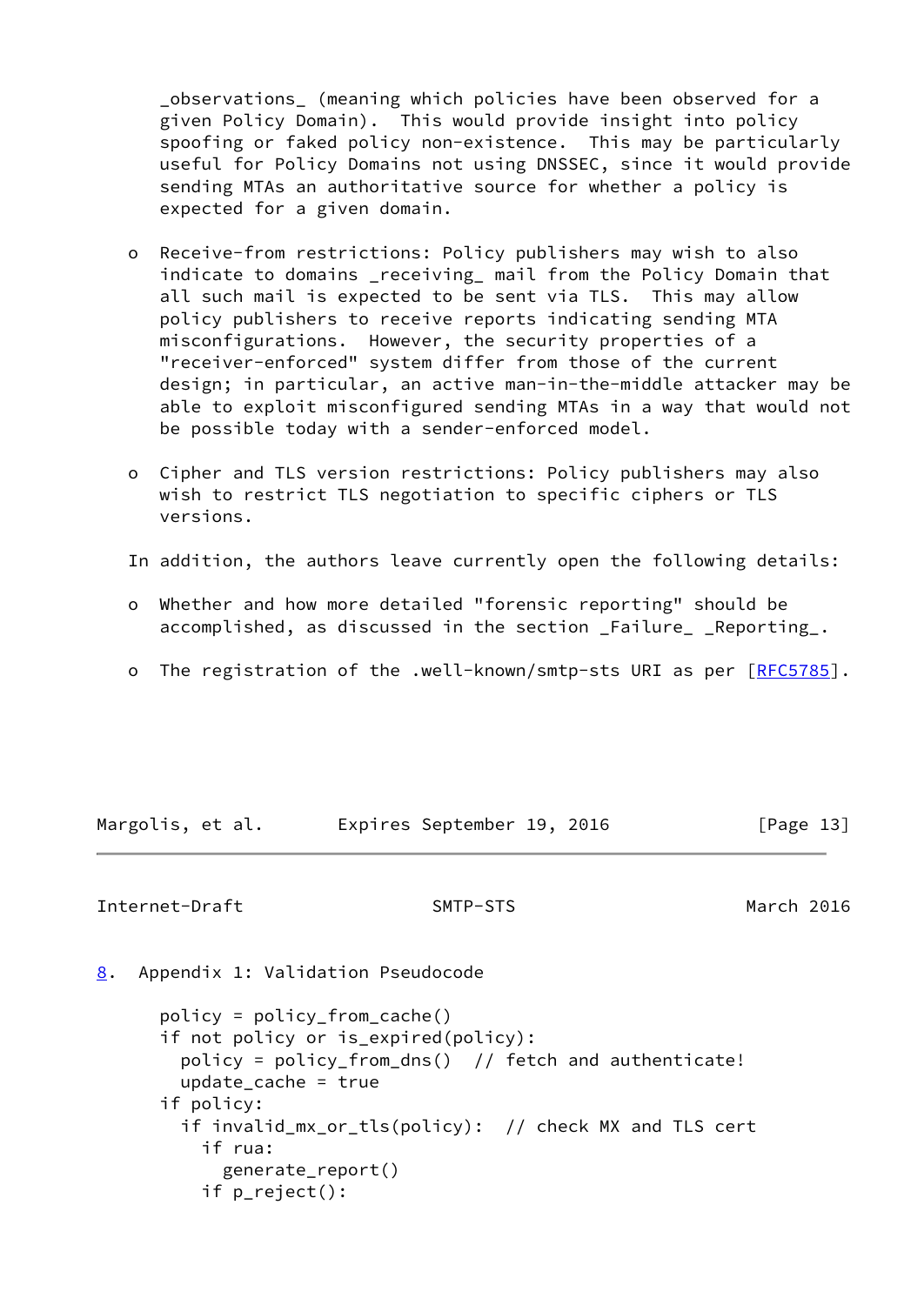```
policy = policy_from_dns() // fetch and authenticate #2!
           update cache = trueif invalid mx or tls(policy):
              reject_message()
              update_cache = false
        if update cache:
          cache(policy)
9. Appendix 2: Domain Owner STS example record
    The owner wishes to begin using STS
    with a policy that will solicit aggregate feedback from receivers
    without affecting how the messages are processed, in order to:
    * Confirm that its legitimate messages are sent over TLS
    * Verify the validity of the certificates
     * Verify what cyphers are in use
     * Determine how many messages would be affected by a strict policy
    _smtp_sts IN TXT ( "v=STS1; to=false; "
                         "rua=mailto:sts-feedback@example.com " )
10. Appendix 3: XML Schema for Failure Reports
  <?xml version="1.0"?>
  <xs:schema xmlns:xs="http://www.w3.org/2001/XMLSchema"
      targetNamespace="http://www.example.org/smtp-sts-xml/0.1"
     xmlns:tns="http://www.example.org/smtp-sts-xml/0.1">
     <!-- The time range in UTC covered by messages in this report,
         specified in seconds since epoch. -->
     <xs:complexType name="DateRangeType">
       <xs:all>
         <xs:element name="begin" type="xs:integer"/>
Margolis, et al.     Expires September 19, 2016           [Page 14]
Internet-Draft SMTP-STS March 2016
         <xs:element name="end" type="xs:integer"/>
```

```
 </xs:all>
```

```
 </xs:complexType>
```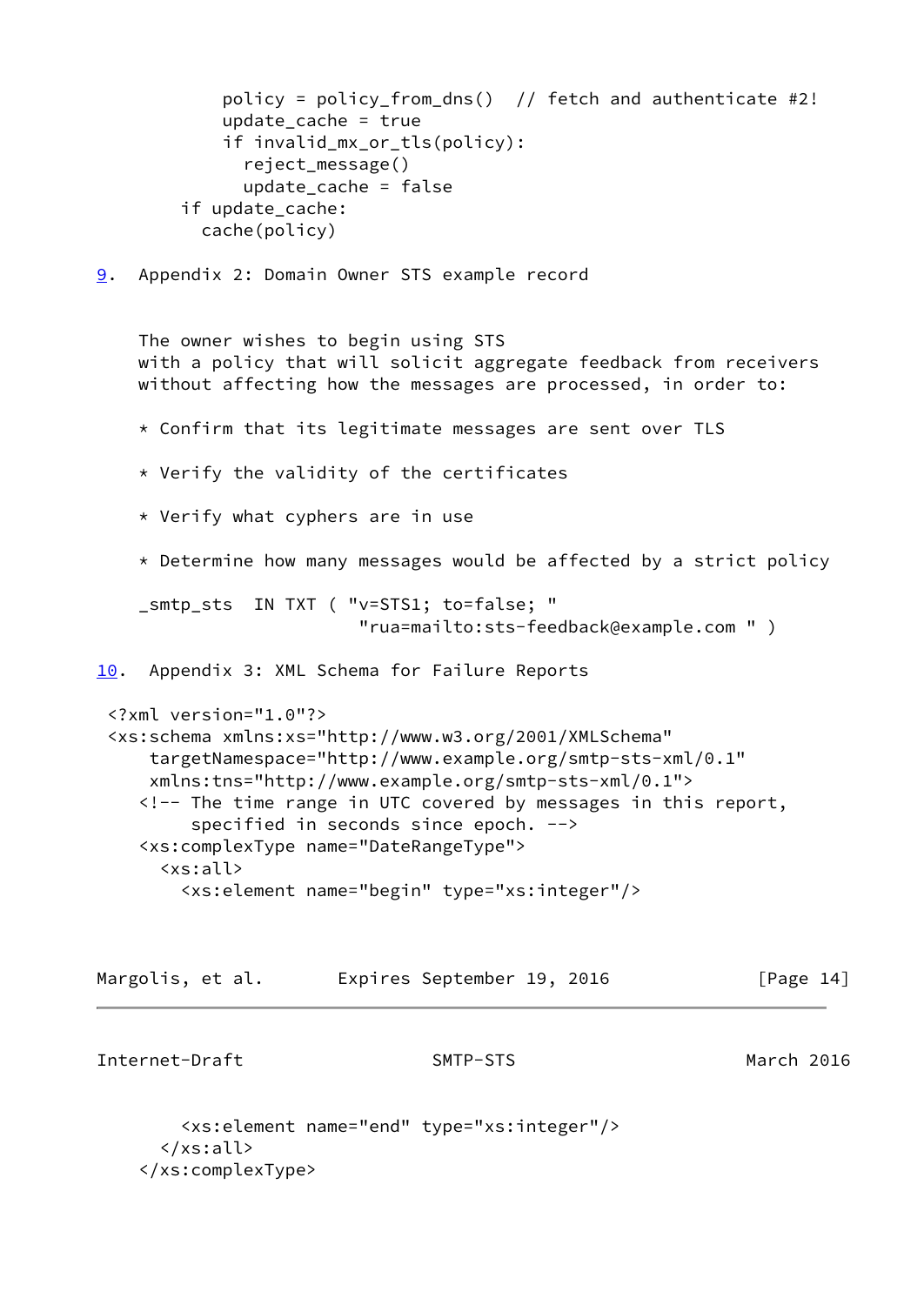```
 <!-- Report generator metadata. -->
 <xs:complexType name="ReportMetadataType">
   <xs:sequence>
     <xs:element name="org_name" type="xs:string"/>
     <xs:element name="email" type="xs:string"/>
     <xs:element name="extra_contact_info" type="xs:string"
                 minOccurs="0"/>
     <xs:element name="report_id" type="xs:string"/>
     <xs:element name="date_range" type="tns:DateRangeType"/>
   </xs:sequence>
 </xs:complexType>
 <!-- The constraints applied in a policy -->
 <xs:simpleType name="ConstraintType">
   <xs:restriction base="xs:string">
     <xs:enumeration value="WebPKI"/>
     <xs:enumeration value="TLSA"/>
   </xs:restriction>
 </xs:simpleType>
\langle !-- The policy that was applied at send time. \rightarrow <xs:complexType name="AppliedPolicyType">
   <xs:all>
     <xs:element name="domain" type="xs:string"/>
     <xs:element name="mx" type="xs:string"
         minOccurs="1" />
     <xs:element name="constraint" type="tns:ConstraintType"/>
   </xs:all>
 </xs:complexType>
 <!-- The possible failure types applied in a policy -->
 <xs:simpleType name="FailureType">
   <xs:restriction base="xs:string">
     <xs:enumeration value="MxMismatch"/>
     <xs:enumeration value="InvalidCertificate"/>
     <xs:enumeration value="ExpiredCertificate"/>
     <xs:enumeration value="StarttlsNotSupported"/>
     <xs:enumeration value="TlsaInvalid"/>
     <xs:enumeration value="DnssecInvalid"/>
     <xs:enumeration value="SenderDoesNotSupportValidationMethod"/>
   </xs:restriction>
 </xs:simpleType>
```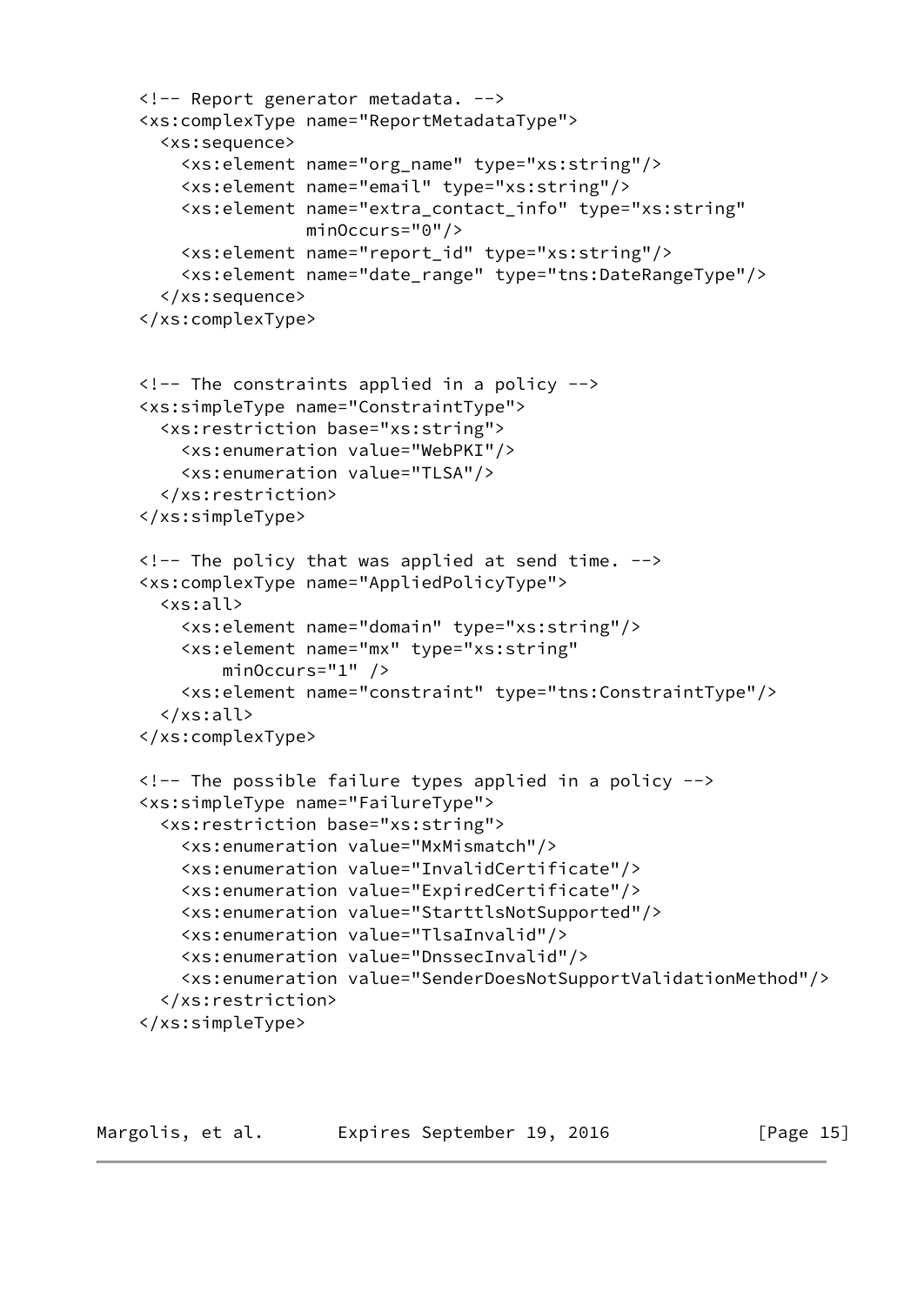```
 <!-- The possible enforcement level: whether the reporter also drops
         messages -->
    <xs:simpleType name="EnforcementLevelType">
      <xs:restriction base="xs:string">
        <xs:enumeration value="ReportOnly"/>
        <xs:enumeration value="Reject"/>
      </xs:restriction>
    </xs:simpleType>
    <!-- Record for individual failure types. -->
    <xs:complexType name="FailureRecordType">
      <xs:all>
        <xs:element name="failure" type="tns:FailureType"/>
        <xs:element name="count" type="xs:integer"/>
        <xs:element name="hostname" type="xs:string"/>
        <xs:element name="connectedIp" type="xs:string" minOccurs="0"/>
        <xs:element name="sourceIp" type="xs:string" minOccurs="0"/>
      </xs:all>
    </xs:complexType>
    \langle!-- Parent -->
    <xs:element name="feedback">
      <xs:complexType>
        <xs:sequence>
          <xs:element name="version"
                       type="xs:decimal"/>
          <xs:element name="report_metadata"
                       type="tns:ReportMetadataType"/>
          <xs:element name="applied_policy"
                       type="tns:AppliedPolicyType"/>
    <xs:element name="enforcement_level"
    type="tns:EnforcementLevelType"/>
          <xs:element name="record" type="tns:FailureRecordType"
                       maxOccurs="unbounded"/>
        </xs:sequence>
      </xs:complexType>
    </xs:element>
 </xs:schema>
```
<span id="page-17-0"></span>[11.](#page-17-0) Appendix 4: Example report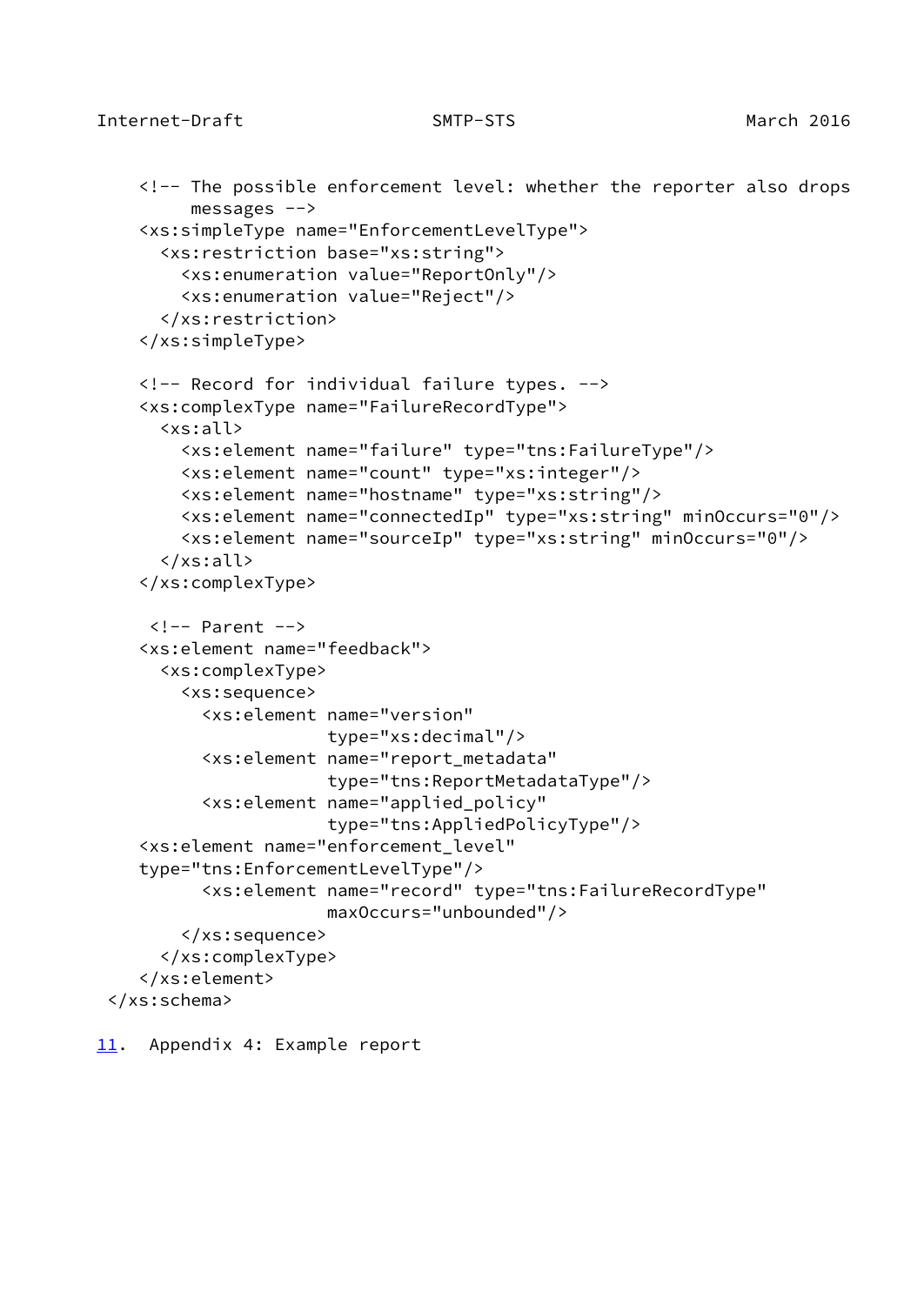```
Internet-Draft SMTP-STS March 2016
```
 <feedback xmlns="http://www.example.org/smtp-sts-xml/0.1"> <version>1</version> <report\_metadata> <org\_name>Company XYZ</org\_name> <email>sts-reporting@company.com</email> <extra\_contact\_info></extra\_contact\_info> <report\_id>12345</report\_id> <date\_range><begin>1439227624</begin> <end>1439313998</end></date\_range> </report\_metadata> <applied\_policy> <domain>company.com</domain> <mx>\*.mx.mail.company.com</mx> <constraint>WebPKI</constraint> </applied\_policy> <enforcement\_level>ReportOnly</enforcement\_level> <record> <failure>ExpiredCertificate</failure> <count>13128</count> <hostname>mta7.am0.yahoodns.net.</hostname> <connectedIp> 98.136.216.25</connectedIp> </record> <record> <failure>StarttlsNotSupported</failure> <count>19</count> <hostname>mta7.am0.yahoodns.net.</hostname> <connectedIp>98.22.33.99</connectedIp> </record> </feedback>

## <span id="page-18-0"></span>[12.](#page-18-0) Normative References

- [RFC2119] Bradner, S., "Key words for use in RFCs to Indicate Requirement Levels", [BCP 14](https://datatracker.ietf.org/doc/pdf/bcp14), [RFC 2119](https://datatracker.ietf.org/doc/pdf/rfc2119), DOI 10.17487/RFC2119, March 1997, <<http://www.rfc-editor.org/info/rfc2119>>.
- [RFC3207] Hoffman, P., "SMTP Service Extension for Secure SMTP over Transport Layer Security", [RFC 3207](https://datatracker.ietf.org/doc/pdf/rfc3207), DOI 10.17487/RFC3207, February 2002, <<http://www.rfc-editor.org/info/rfc3207>>.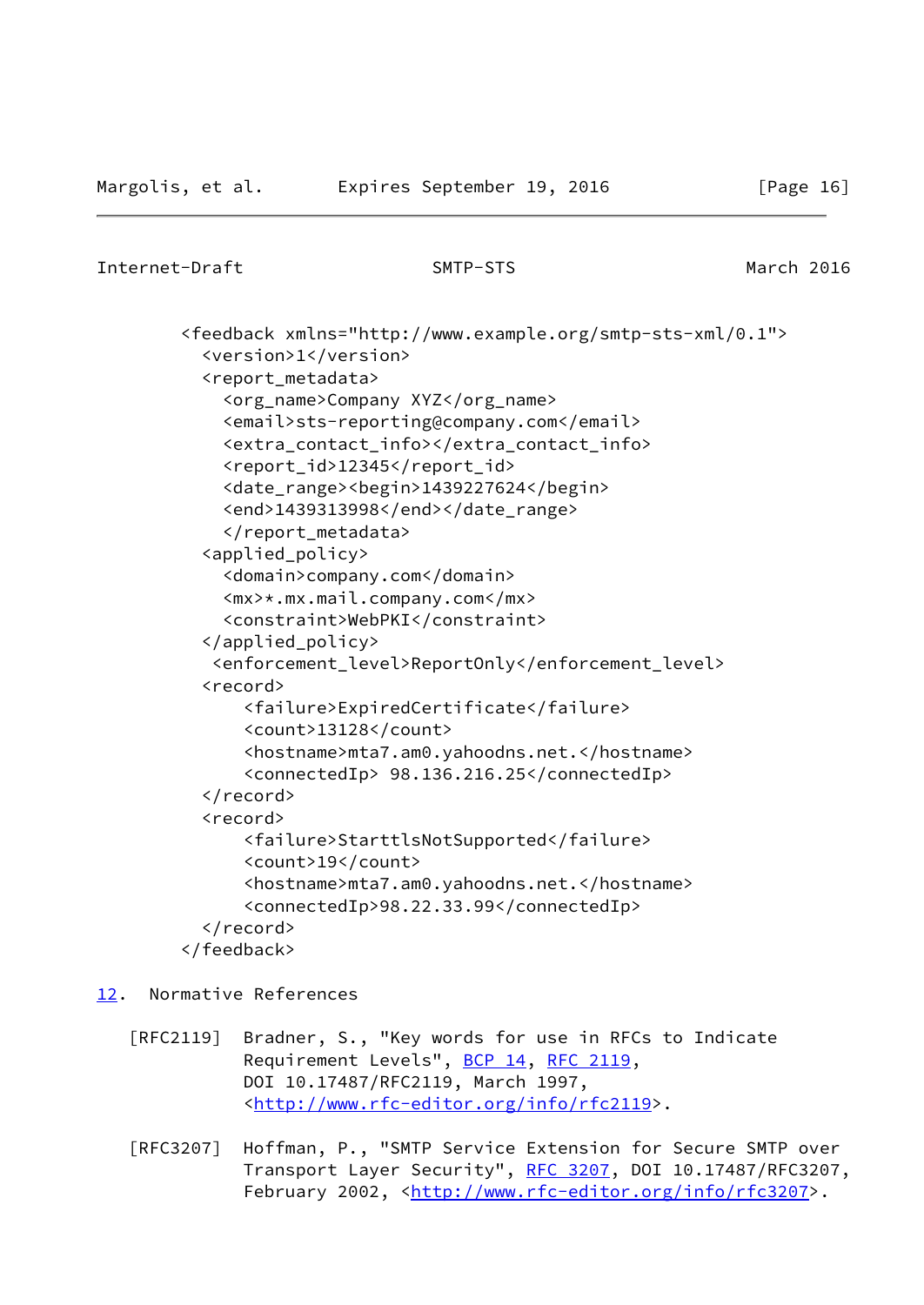[RFC3986] Berners-Lee, T., Fielding, R., and L. Masinter, "Uniform Resource Identifier (URI): Generic Syntax", STD 66, [RFC 3986,](https://datatracker.ietf.org/doc/pdf/rfc3986) DOI 10.17487/RFC3986, January 2005, <<http://www.rfc-editor.org/info/rfc3986>>.

Margolis, et al. Expires September 19, 2016 [Page 17]

<span id="page-19-0"></span>Internet-Draft SMTP-STS March 2016

- [RFC4033] Arends, R., Austein, R., Larson, M., Massey, D., and S. Rose, "DNS Security Introduction and Requirements", [RFC 4033,](https://datatracker.ietf.org/doc/pdf/rfc4033) DOI 10.17487/RFC4033, March 2005, <<http://www.rfc-editor.org/info/rfc4033>>.
- [RFC5234] Crocker, D., Ed. and P. Overell, "Augmented BNF for Syntax Specifications: ABNF", STD 68, [RFC 5234](https://datatracker.ietf.org/doc/pdf/rfc5234), DOI 10.17487/RFC5234, January 2008, <<http://www.rfc-editor.org/info/rfc5234>>.
- [RFC5785] Nottingham, M. and E. Hammer-Lahav, "Defining Well-Known Uniform Resource Identifiers (URIs)", [RFC 5785](https://datatracker.ietf.org/doc/pdf/rfc5785), DOI 10.17487/RFC5785, April 2010, <<http://www.rfc-editor.org/info/rfc5785>>.
- [RFC6125] Saint-Andre, P. and J. Hodges, "Representation and Verification of Domain-Based Application Service Identity within Internet Public Key Infrastructure Using X.509 (PKIX) Certificates in the Context of Transport Layer Security (TLS)", [RFC 6125,](https://datatracker.ietf.org/doc/pdf/rfc6125) DOI 10.17487/RFC6125, March 2011, [<http://www.rfc-editor.org/info/rfc6125](http://www.rfc-editor.org/info/rfc6125)>.
- [RFC6962] Laurie, B., Langley, A., and E. Kasper, "Certificate Transparency", [RFC 6962](https://datatracker.ietf.org/doc/pdf/rfc6962), DOI 10.17487/RFC6962, June 2013, <<http://www.rfc-editor.org/info/rfc6962>>.
- [RFC7469] Evans, C., Palmer, C., and R. Sleevi, "Public Key Pinning Extension for HTTP", [RFC 7469](https://datatracker.ietf.org/doc/pdf/rfc7469), DOI 10.17487/RFC7469, April 2015, [<http://www.rfc-editor.org/info/rfc7469](http://www.rfc-editor.org/info/rfc7469)>.
- [RFC7672] Dukhovni, V. and W. Hardaker, "SMTP Security via Opportunistic DNS-Based Authentication of Named Entities (DANE) Transport Layer Security (TLS)", [RFC 7672,](https://datatracker.ietf.org/doc/pdf/rfc7672)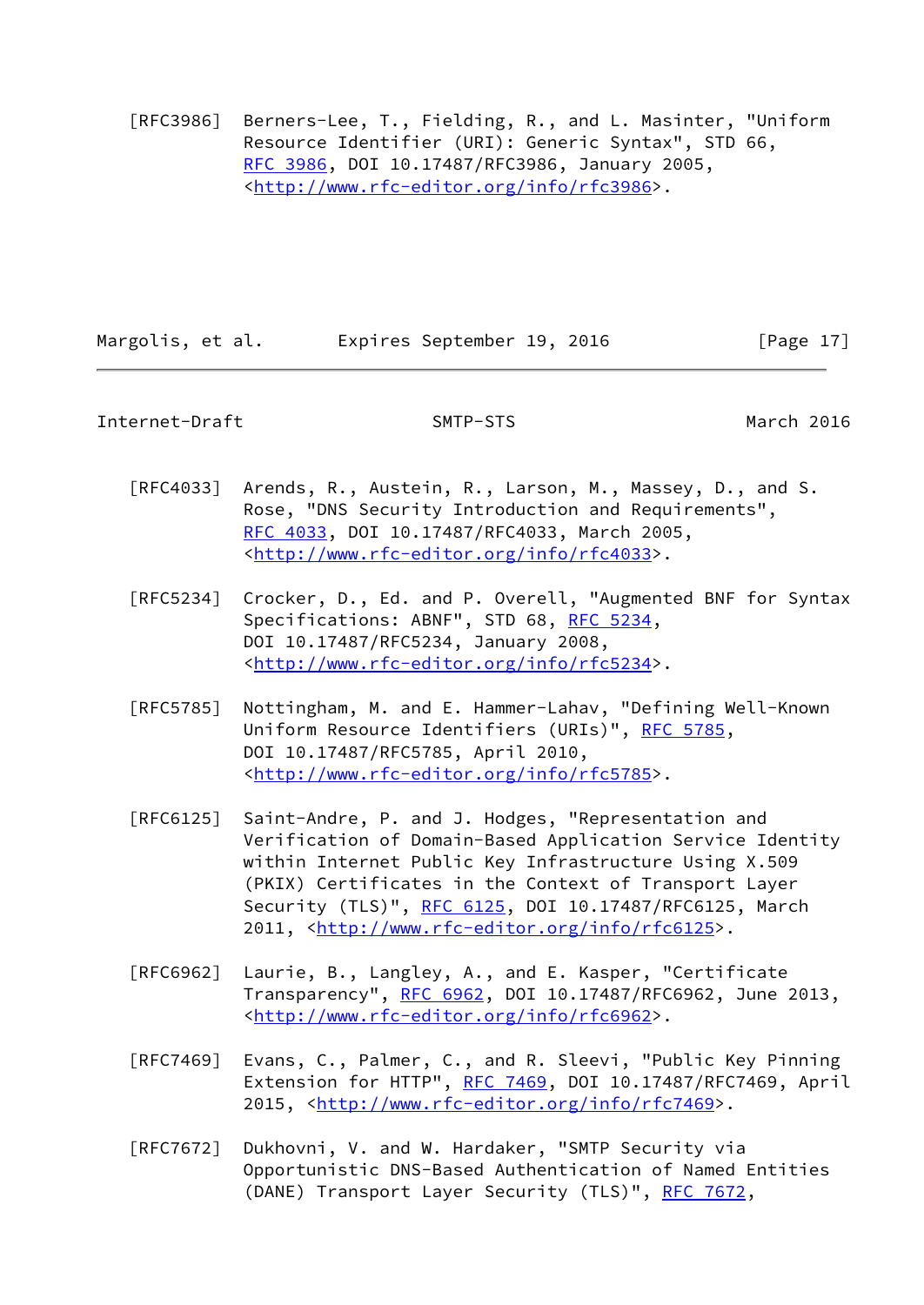DOI 10.17487/RFC7672, October 2015, <<http://www.rfc-editor.org/info/rfc7672>>. Authors' Addresses Daniel Margolis Google, Inc Email: dmargolis (at) google.com Mark Risher Google, Inc Email: risher (at) google (dot com) Margolis, et al. **Expires September 19, 2016**[Page 18] Internet-Draft SMTP-STS March 2016 Nicolas Lidzborski Google, Inc Email: nlidz (at) google (dot com) Wei Chuang Google, Inc Email: weihaw (at) google (dot com) Brandon Long Google, Inc Email: blong (at) google (dot com) Binu Ramakrishnan Yahoo!, Inc Email: rbinu (at) yahoo-inc (dot com) Alexander Brotman Comcast, Inc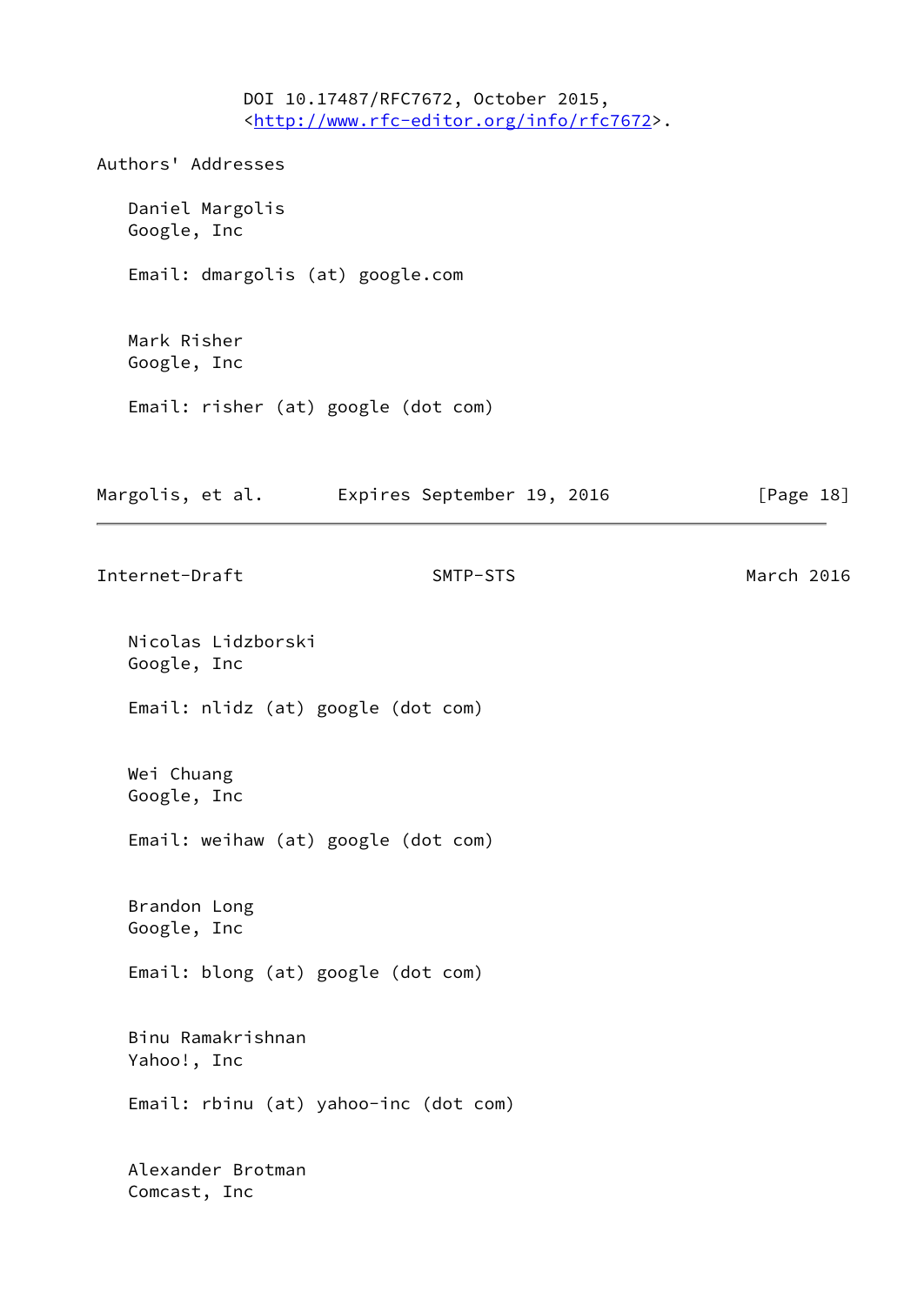Email: alexander\_brotman (at) cable.comcast (dot com) Janet Jones Microsoft, Inc Email: janet.jones (at) microsoft (dot com) Franck Martin LinkedIn Email: fmartin (at) linkedin (dot com) Klaus Umbach 1&1 Mail & Media Development & Technology GmbH Email: klaus.umbach (at) 1und1 (dot de)

Margolis, et al. **Expires September 19, 2016** 
[Page 19]

Internet-Draft SMTP-STS March 2016

 Markus Laber 1&1 Mail & Media Development & Technology GmbH

Email: markus.laber (at) 1und1 (dot de)